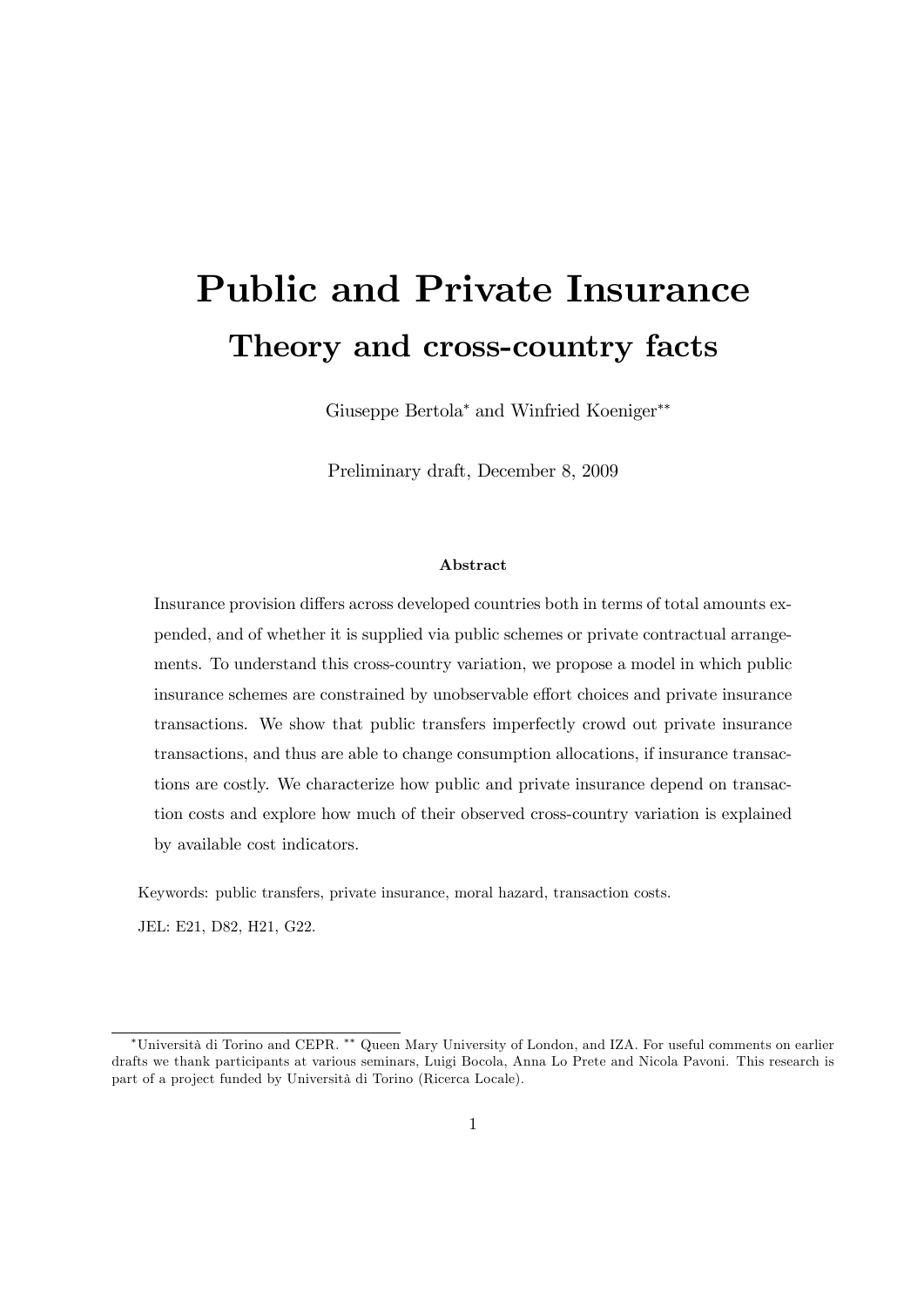## 1 Introduction

Public and private insurance provision differs widely across countries (see Section 2). This paper links insights from the classic analyses of insurance provision to the recent literature on dynamic public Önance to investigate the feasibility and nature of public insurance schemes in the presence of hidden private insurance transactions. We Önd that transaction costs are important both for the existence of public insurance schemes and the observed differences of public and private insurance provision across countries.

A recent literature explores the relationship between hidden actions and efficient consumption allocations. In that literature, the social efficiency of consumption allocation under uncertainty is constrained by individual agents' private interactions. The hidden-information problems studied by Mirrlees  $(1971)$ , Cole and Kocherlakota  $(2001)$ , and many other contributions to "New Dynamic Public Finance" let income be observable and determined by effort choices based on privately observed ability realizations. In that setting, insurance contracts may be signed and public policies designed before ability levels are realized, but only non-contingent self-insurance is possible when assets are traded by agents who have private information about their own ability when their private effort choice determines income.

In the real world, however, governments do implement insurance-oriented policies, at the same time as private financial and insurance contracts also provide contingent payoffs, under a variety of technological and institutional constraints which need not uniformly bind across different economies. Depending on information collection and processing technology, as well as such institutional features as the stringency of privacy protection, it may be costly or impossible for private firms or government agencies to monitor insurance purchases in the way modeled by Ales and Maziero (2009) for the US.

This paper is motivated by the variability across countries of private and public insurance expenditures, documented in Section 2. Aiming to interpret these data, we propose in Section 3 a theoretical model linking insights from recent research to classic analyses of insurance provision, based on the hidden-action moral hazard workhorse of both classic insurance theory, such as Pauly (1974) and Shavell (1979), and of recent contributions to dynamic public finance such as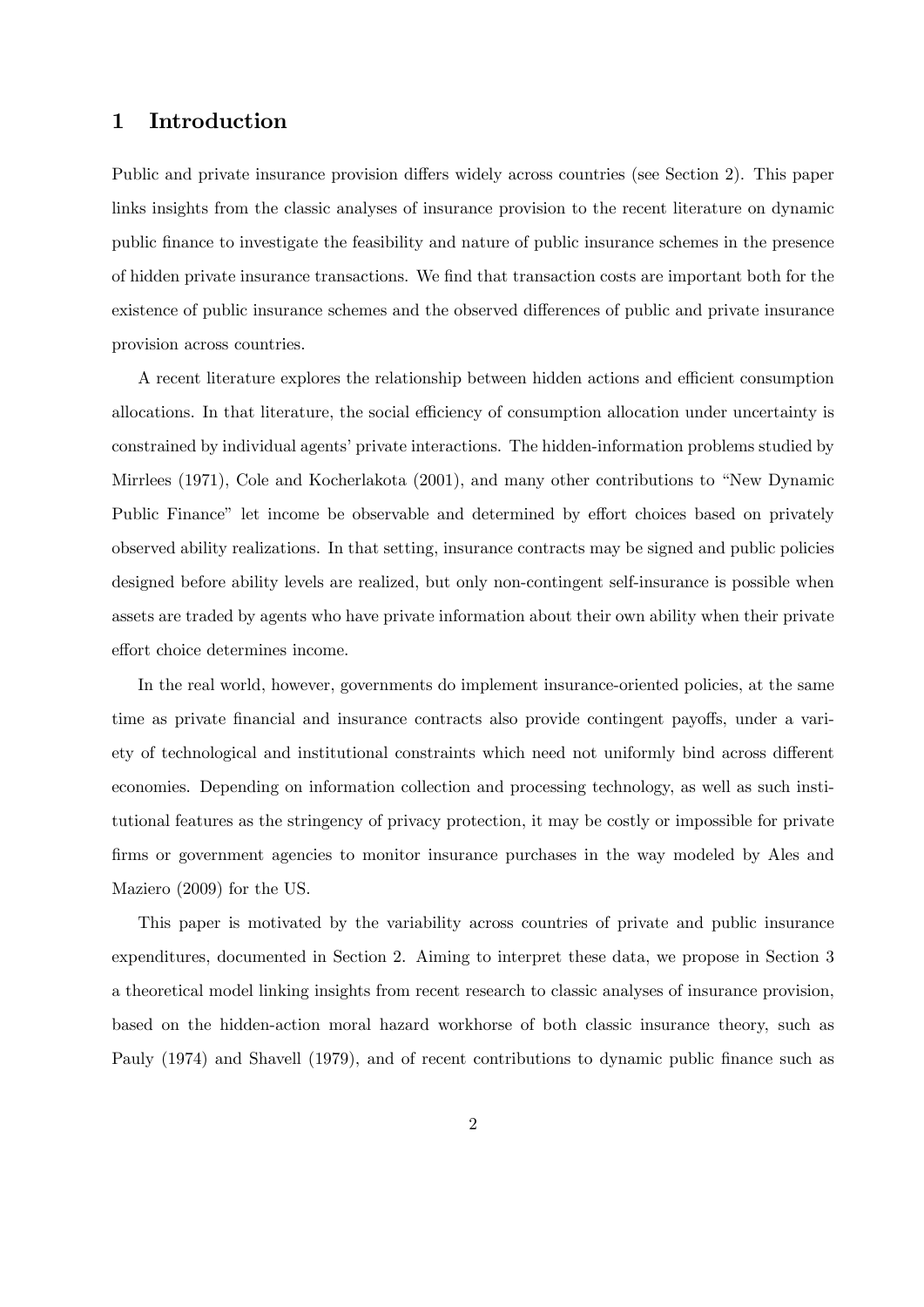Abrahám and Pavoni (2005). Hidden actions do not imply that self-insurance is optimal, because privately chosen effort only determines the probability distribution, rather than the realization, of observable income. This makes it possible for nontrivial securities to offer payoffs contingent on idiosyncratic realizations, and makes the resulting modeling environment suitable for our purpose of characterizing real-life public and private provision of insurance.

We show that the economy's equilibrium is generally inefficient, because the market price of income-contingent securities does not account for the impact of insurance on effort incentives. When insurance is costless, competitive trade of such securities fully offsets not only random shocks but also any contingent transfers, and public policy is completely unable to address incentive issues. If production of private insurance contracts depends nonlinearly on the amount of such transactions, however, then public transfers cannot be fully undone costlessly by private markets.<sup>1</sup> A tractable specification of preferences and insurance production costs delivers intuitive implications for the amount and composition of insurance. More generally, when private insurance transactions are costly then public contingent transfers do affect equilibrium allocations, and can potentially improve the trade off between consumption smoothing and effort incentives, to an extent that depends on the size and shape of private transaction costs.

The importance of transaction costs for hidden insurance trades has been emphasized previously by Bisin and Gottardi (1999) who show that non-linear prices for private insurance transactions (introduced by transaction costs) are important to ensure equilibrium existence. Furthermore, Gottardi and Pavoni (2009) show, in research complementary to ours, that a linear tax on hidden insurance trades is optimal. One major difference compared with our paper is that Gottardi and Pavoni (2009) have to deal with corner solutions for hidden assets due to non-convexities introduced by bid-ask price spreads for the hidden assets. Our model set-up instead guarantees an interior solution which simplifies the analysis.

Section 4 returns to the data, discussing empirical indicators of the transaction and administration costs that, in the theoretical model, play a crucial role in determining the extent and

<sup>&</sup>lt;sup>1</sup>Different sets of assumption may have similar observable implications, of course. For example, the theoretical setting of Krueger and Perri (1999) also implies that the intensity of public redistribution is negatively related to the scope of private insurance contracts. In their analysis, however, limited enforcement rather than hidden actions is the reason why private Önancial markets are incomplete and, under the assumption that the penalty for default is permanent Önancial autarchy, redistribution policies are viewed as the exogenous determinant of limited insurance.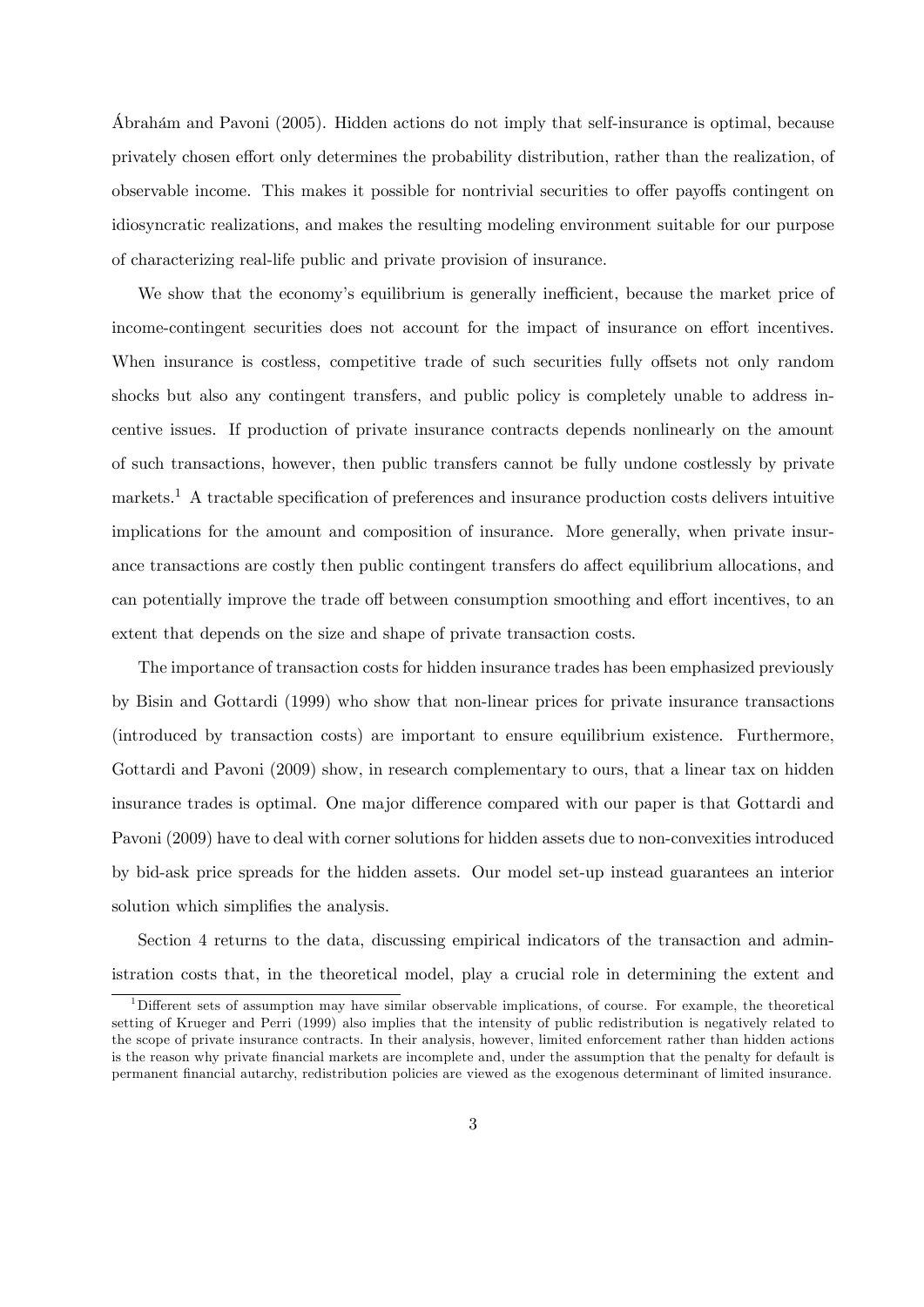character of private and public insurance. Section 5 concludes.

## 2 Cross-country facts

We measure differences in public and private insurance provision across countries using data on private insurance claims from the OECD Insurance Statistics Yearbook and data on public social expenditures from the OECD Social Expenditure Database. To focus on interactions between public and private insurance against labor market and health shocks, we use the amount of nonlife private insurance claims for private insurance and exclude pensions in the public-insurance data. Comparable data are available for the 1996-2005 decade. Since the time-series variation in the private-insurance data is rather noisy, we summarize its cross-country variation with the median over that period. Further details about the data set are in the data appendix.

Figure 1 shows that no obvious pattern emerges when we plot public against private insurance. Vast differences are observed in both the total amount and composition of insurance amounts. Public social insurance transfers are about 20% of GDP in Scandinavian countries, and less than 15% of GDP in the US or Canada. Across these groups of countries private insurance expenditures appear to substitute public schemes: in the US and Canada, non-life private insurance at about 3% of GDP is much more important than in Scandinavian countries. But other countries (such as Italy, Greece, Turkey, Japan and South Korea) have a small volume in both public and private insurance. Across the OECD sample, the correlation coefficient between public and private insurance shares of GDP is positive at 0.32, and insignificant at the  $10\%$  level. We show in the next section how a stylized model of public and private insurance can help interpret these data.

## 3 Insurance and efficiency

Insurance is feasible, but partial, when it is possible to verify the realization of relevant events but information on their probability is incomplete and asymmetric. We now study the determinants of such partial insurance, adapting a standard hidden-action moral hazard problem (Abrahám and Pavoni, 2005) which focuses on insurance of ex-ante identical individuals.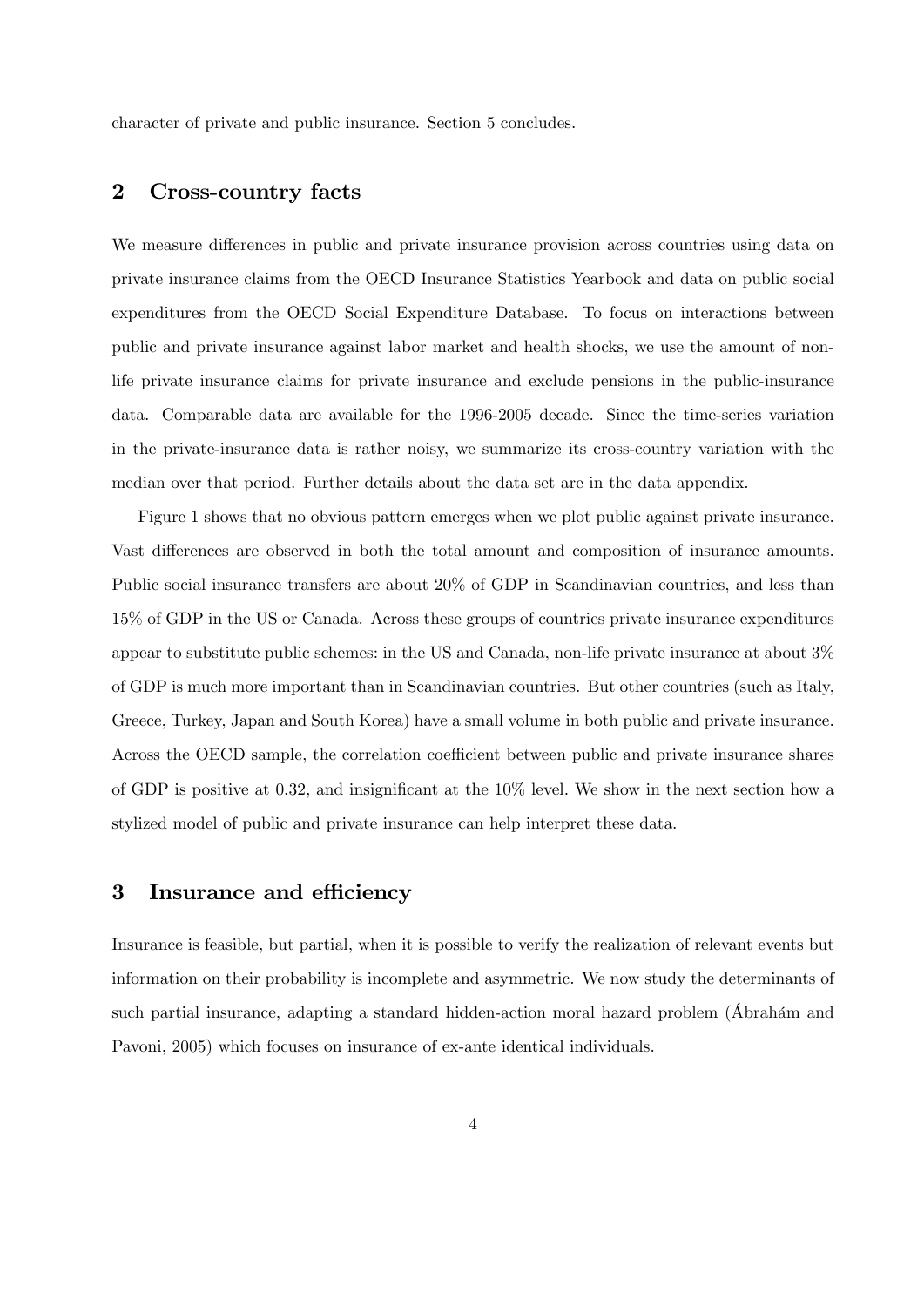

Figure 1: Public and private insurance across OECD countries. Notes: 1996-2003 and 1996-2005 averages in % of GDP, respectively. Public insurance is measured as social expenditure per GDP other than pension and survivorship payments (source: OECD, Social Expenditure Database); private insurance is measured as claims per GDP, excluding life insurance (source: OECD, Insurance Statistics Yearbook). Solid graph: predicted values of linear regression.

In the first period, agents derive utility  $u(c_1)$  from consumption and an additively separable disutility  $-v(e_1)$  from effort. Effort, which is privately observed, influences the probability  $f(z|e_1)$ that in the second and last period of the model their income  $y_2$  equals z, for each z in the support  $Y_2$  of income realizations. We suppose that  $f(z|e_1) > 0$  for all  $z \in Y_2$  and all  $e_1$ , and that  $f_e(z|e_1) \equiv \partial f(z|e_1)/\partial e_1$  is increasing in z. The first "full support" assumption ensures that effort can never be inferred from the realization of income, and remains private information in equilibrium. The latter assumption, since

$$
\sum_{z \in Y_2} f(z|e_1) = 1 \Rightarrow \sum_{\{z \in Y_2\}} f_e(z|e_1) = 0,\tag{1}
$$

suffices to imply  $\sum_{\{z \in Y_2\}} z f_e(z|e_1) > 0$  so that higher effort increases the mean of the income distribution. Since  $f_e(z|e_1)$  is increasing in z and sums to zero over the support of the distribution, it is negative (positive) in the lower (higher) portion of the income distribution's support. In principalagent models with hidden effort, the stronger assumption that the likelihood ratio  $f_e(z|e_1)/f(z|e_1)$ 

 $\{$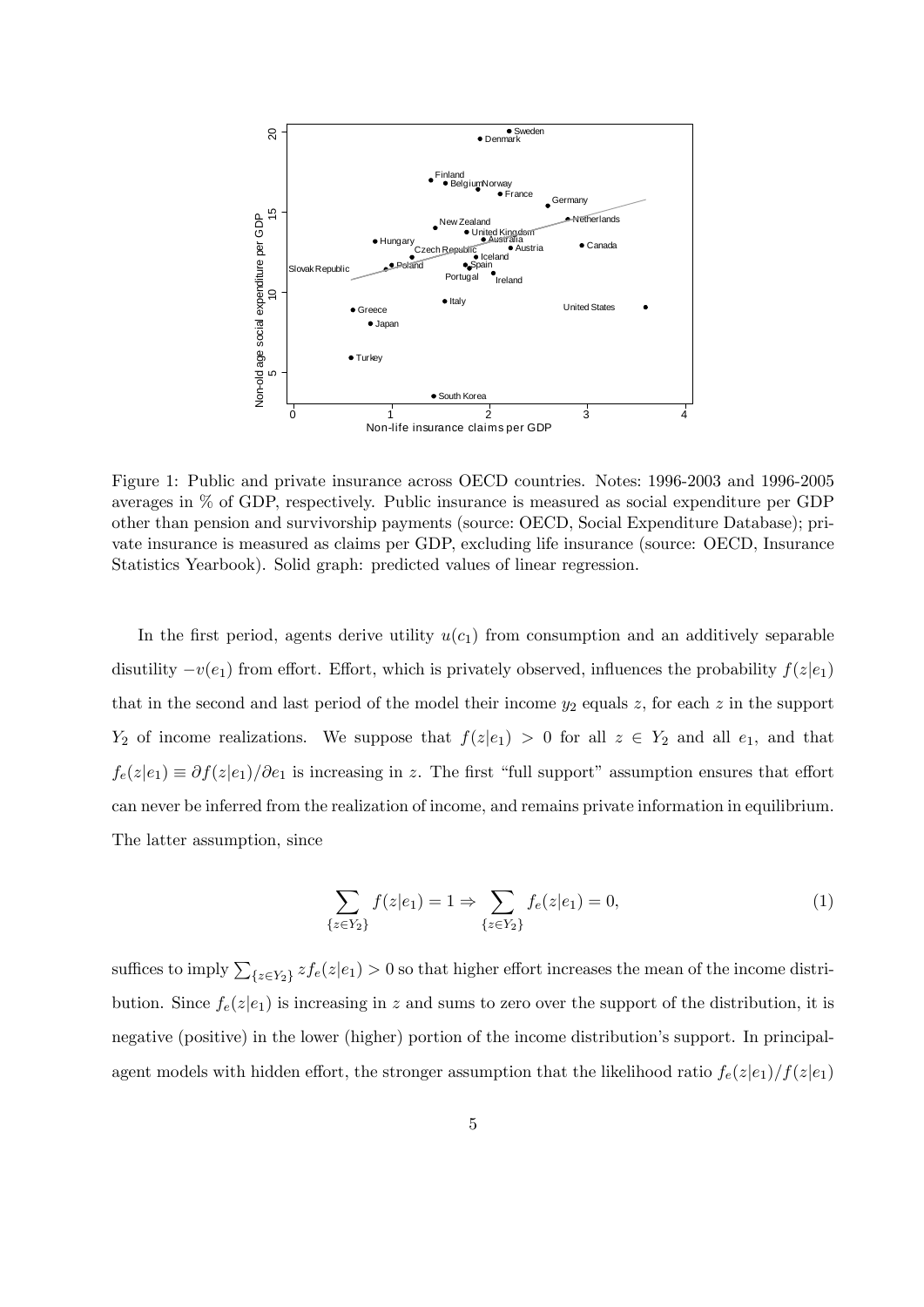montonically increases in  $z$  delivers the sensible and realistic implication that constrained-efficient consumption levels also are an increasing function of income realizations.

In the second and last period of the model economy, individual consumption is in general a function  $c(z)$  of income realizations. If the resulting utility  $u(c(z))$  is discounted by a factor  $\beta$ , individual maximization with respect to effort  $e_1$  of

$$
\mathcal{U} = u(c_1) - v(e_1) + \beta \sum_{\{z \in Y_2\}} u(c(z))f(z|e_1)
$$
 (2)

implies the Örst order condition

$$
\beta \sum_{\{z \in Y_2\}} u(c(z)) f_e(z|e_1) = v'(e_1). \tag{3}
$$

### 3.1 Hidden effort and savings

The constrained efficient consumption allocations in a principal-agent problem with hidden effort can be characterized using the first-order approach, if the likelihood ratio  $f_e(z|e_1)/f(z|e_1)$ is monotonically increasing in z and the cumulative distribution function of z is convex in effort (Rogerson, 1985b). These sufficient conditions are satisfied in many economic applications and allow to characterize the constrained-efficient allocation by  $c_1$ ,  $e_1$ , and  $\{c(z)\}\$  which maximize the typical individual's welfare  $(2)$ , subject to the incentive compatibility condition  $(3)$  and resource constraints. If resources can be reallocated costlessly across individuals and transferred over time according to a given social rate of transformation  $R = 1 + r$ , and there are so many individuals as to let  $f(z|e_1)$  represent the population fraction as well as the probability of income realizations,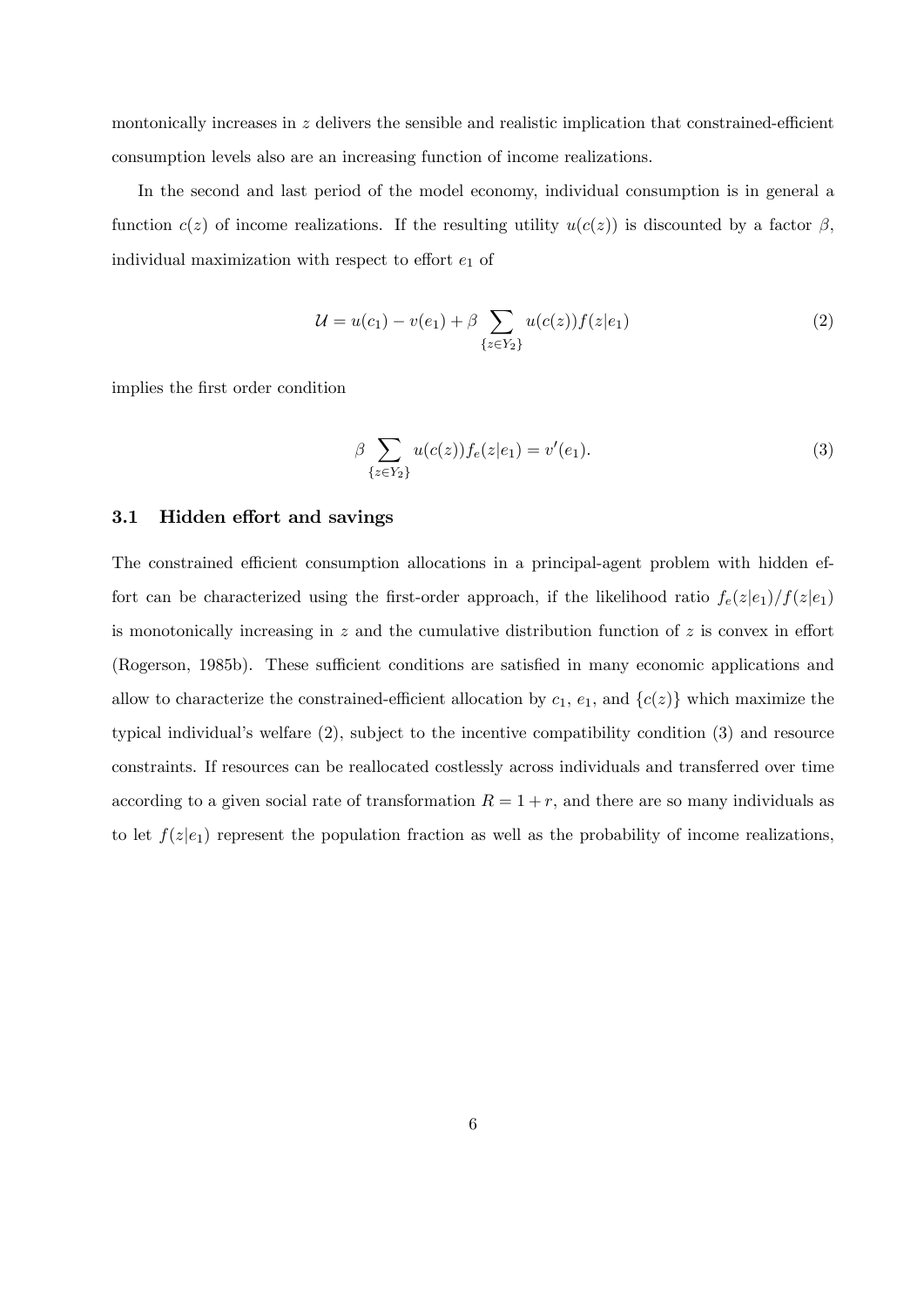the relevant Lagrangian is

$$
\mathcal{L}_p = u(c_1) - v(e_1) + \beta \sum_{\{z \in Y_2\}} u(c(z))f(z|e_1) \n+ \lambda \left(y_1 - c_1 + \frac{1}{1+r} \sum_{\{z \in Y_2\}} (z - c(z))f(z|e_1) \right) \n+ \mu \left(\beta \sum_{\{z \in Y_2\}} u(c(z))f_e(z|e_1) - v'(e_1) \right),
$$
\n(4)

where  $\lambda$  is the shadow price of aggregate resources as of period 1, and  $\mu$  the shadow price of the unobserved effort constraint.

The first-order conditions for  $c(z)$  and  $c_1$  together imply

$$
[f(y_2|e_1) + \mu f_e(y_2|e_1)] \frac{1}{u'(c_1)} = \frac{1}{\beta(1+r)} \frac{f(y_2|e_1)}{u'(c(y_2))}, \text{ for all } y_2.
$$
 (5)

The constrained efficiency condition (5) would imply constant consumption and full insurance if it were the case that  $\mu = 0$ , which is implied by  $f_e(z|e_1) \equiv 0$ . When instead effort affects the probability distribution of income realizations, the shadow price of the incentive constraint is positive, and (the marginal utility of) consumption in the second period generally depends on the  $y_2$  income realization.<sup>2</sup>

Summing (5) over the support of second period income realizations, and recalling (1), yields a reciprocal Euler equation (Rogerson, 1985a):

$$
\frac{1}{u'(c_1)} = \frac{1}{\beta(1+r)} \sum_{\{z \in Y_2\}} \frac{1}{u'(c(z))} f(z|e_1).
$$
 (6)

<sup>2</sup>More specifically, rewriting  $(5)$  as

$$
\frac{1}{u'(c(y_2))} = \left[1 + \mu \frac{f_e(y_2|e_1)}{f(y_2|e_1)}\right] \frac{\beta(1+r)}{u'(c_1)},
$$

we see that (the marginal utility of) consumption is related to the likelihood ratio, capturing the effect of effort on the income distribution. If  $f_e(y_2|e_1)/f(y_2|e_1)$  increases in  $y_2$ , so does consumption.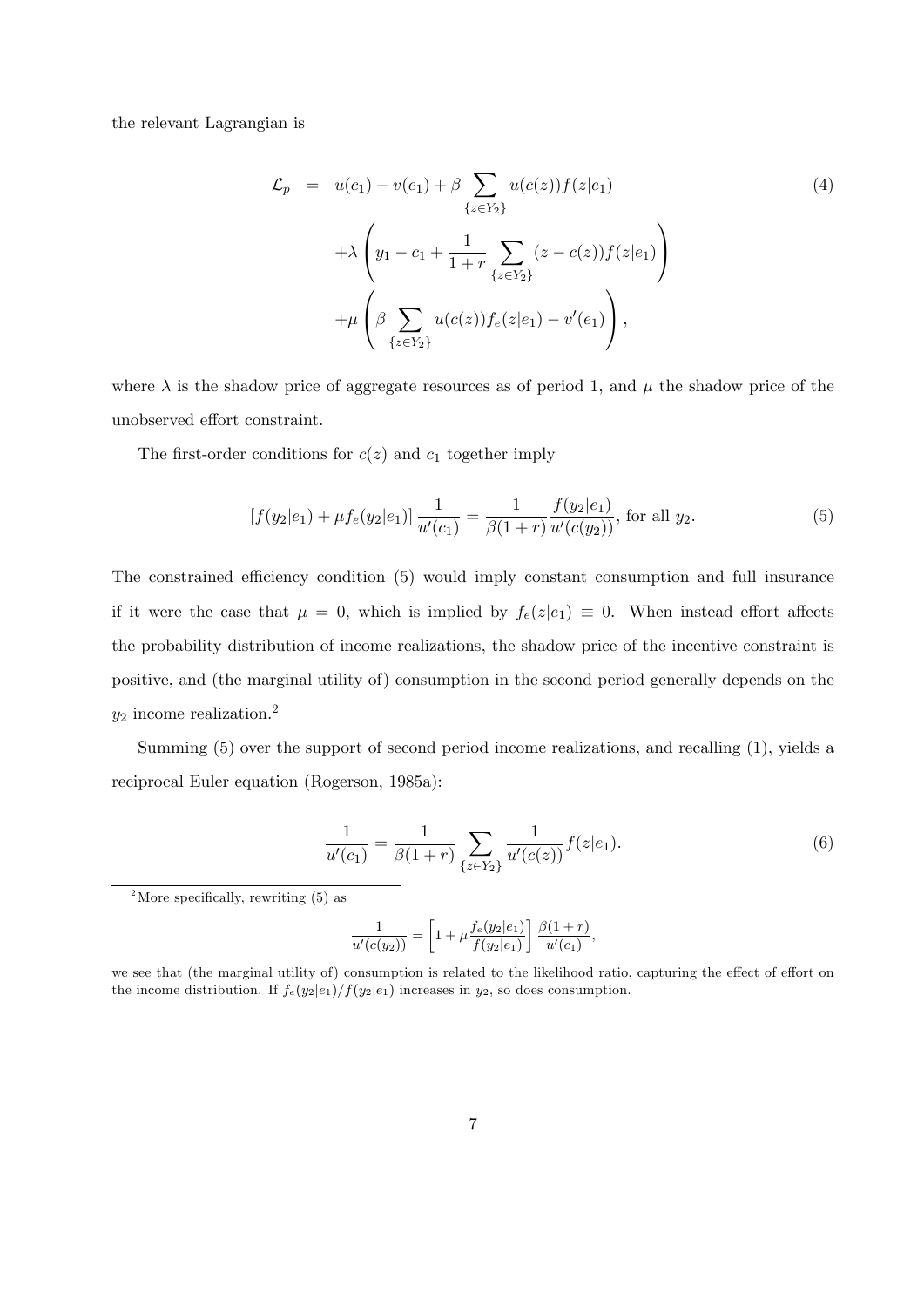Since  $1/x$  is a convex function, Jensen's inequality and (6) imply

$$
u'(c_1) < \beta(1+r) \sum_{\{z \in Y_2\}} u'(c(z))f(z|e_1).
$$

If it is possible to access a financial market where assets yield the social rate of intertemporal transformation  $1 + r$ , however, it is individually optimal to satisfy the standard Euler equation

$$
u'(c_1) = \beta(1+r) \sum_{\{z \in Y_2\}} u'(c(z))f(z|e_1),\tag{7}
$$

which is inconsistent with  $(6)$  when consumption is random. Since individuals benefit from shifting some of the first-period consumption to the future and exerting less effort, efficiency is thus further constrained when savings are not observable.

The social optimum need not in general be characterized by maximization subject to the individual first-order condition  $(3)$  and  $(7)$ , because the relevant concavity conditions may be violated when both effort and savings are hiddenly chosen. Ábrahám, Koehne and Pavoni (2009) show that the first-order approach remains valid if one imposes the sufficient conditions of a monotone likelihood ratio, a utility function with non-increasing absolute risk aversion and a log-convex probability distribution function. The constrained-efficient consumption allocation can then be characterized by adding (7) to the Lagrangian, with shadow price  $\omega$ . The first order condition with respect to  $c(z)$  is then

$$
\beta u'(c(z))f(z|e_1) - \frac{\lambda}{1+r}f(z|e_1) + \mu \beta u'(c(z))f_e(z|e_1) - \omega \beta (1+r)u''(c(z))f(z|e_1) = 0. \tag{8}
$$

Thus, the constrained-efficient shape of  $c(z)$  now depends not only on that of the likelihood ratio  $f_e(\cdot)/f(\cdot)$ , but also on that of the risk-aversion coefficient  $-u''(\cdot)/u'(\cdot)$ . Since  $\lambda = u'(c_1) + \omega u''(c_1)$ , using the first-order condition with respect to  $c_1$ , we have

$$
\[f(z|e_1) + \mu f_e(z|e_1) - \omega(1+r)f(z|e_1)\frac{u''(c(z))}{u'(c(z))}\] \frac{1}{u'(c_1) + \omega u''(c_1)} = \frac{1}{\beta(1+r)}\frac{f(z|e_1)}{u'(c(z))}. \tag{9}
$$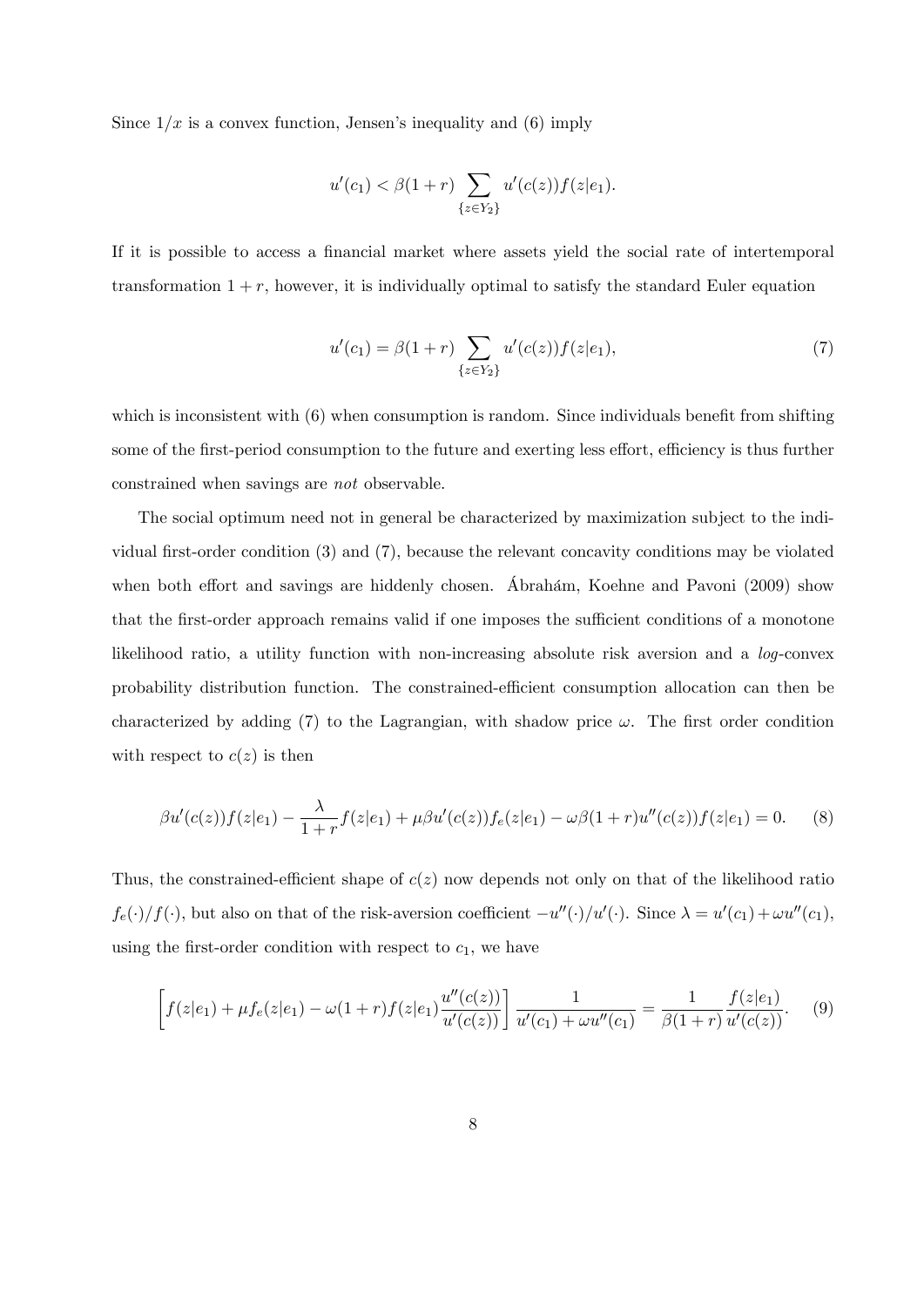Summing and using  $(1)$ , the constrained efficient allocation obeys

$$
\left[1 - \omega(1+r)\sum_{\{z \in Y_2\}} f(z|e_1) \frac{u''(c(z))}{u'(c(z))}\right] \frac{1}{u'(c_1) + \omega u''(c_1)} = \frac{1}{\beta(1+r)} \sum_{\{z \in Y_2\}} \frac{1}{u'(c(z))} f(z|e_1). \tag{10}
$$

Hidden savings reduce the economyís ability to decouple consumption and income realizations further beyond what is implied by incentives to provide effort. When agents can trade noncontingent assets in privately known amounts, the standard Euler equation is satisfied, and the expectation of reciprocal future marginal utility is not equal to the reciprocal of current marginal utility.<sup>3</sup>

A more explicit characterization of the relevant distortions is possible if absolute risk aversion is constant across consumption levels, a feature that will also prove useful in our discussion of costly insurance below. With  $u'(x) = \exp(-\eta x)$ , and  $u''(x) = -\eta u'(x)$ , (10) simplifies to

$$
\left[\frac{1+\omega(1+r)\eta}{1-\omega\eta}\right]\frac{1}{\exp(-\eta c_1)}=\frac{1}{\beta(1+r)}\sum_{\{z\in Y_2\}}\frac{1}{\exp(-\eta c(z))}f(z|e_1):
$$

the only source of deviation from the reciprocal Euler equation in this special case is the multiplicative term in square brackets on the left-hand side, which would be unity if  $\omega = 0$  and hidden savings do not constrain efficiency. Using this expression in  $(9)$  yields

$$
\exp(\eta c(z)) - \sum_{\{z \in Y_2\}} \exp(\eta c(z)) f(z|e_1) = \frac{\mu}{1 - \omega \eta} \frac{f_e(z|e_1)}{f(z|e_1)} \beta(1+r) \exp(\eta c_1),
$$

indicating that when savings are hidden and  $\omega > 0$  then inverse marginal utility responds more strongly to income realizations than would be appropriate in light of the shape of likelihood ratios  $f_e(\cdot)/f(\cdot)$ , and possible if efficiency were only constrained by hidden effort.

<sup>&</sup>lt;sup>3</sup>Even as individual saving volumes remain hidden, savings may be observable at the aggregate level. Then, anonymous trades may be taxed linearly so as to distort the private rate of intertemporal transformation, discourage savings, and, in certain model environments, improve welfare (Golosov and Tsyvinsky, 2007).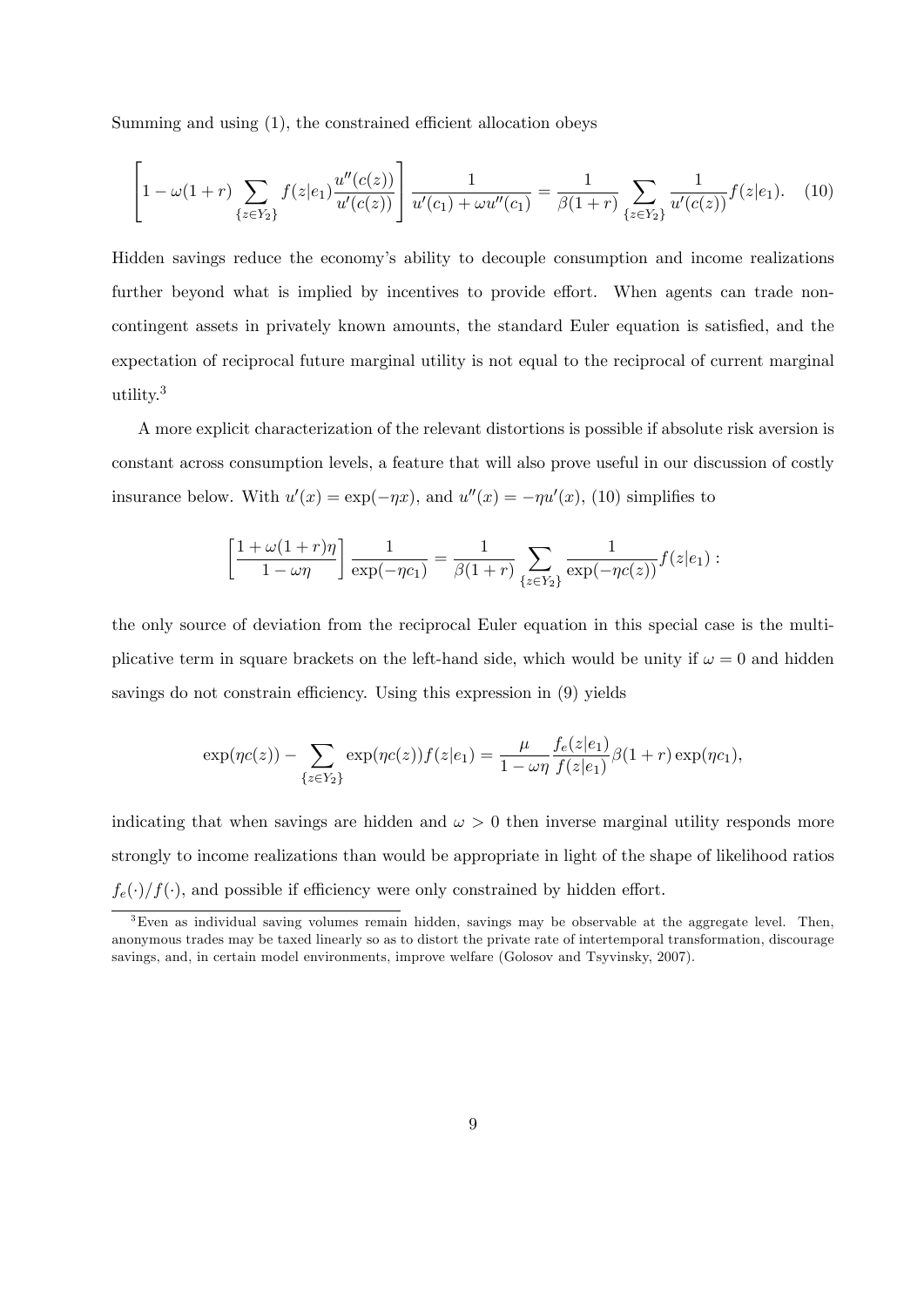#### 3.2 Hidden private insurance

So far, we have illustrated existing results in the context of a simple model. Next, we introduce securities that pay off upon realization of the verifiable contingencies corresponding to observable realizations of  $y_2$ , and we proceed to characterize their equilibrium role from the same constrainedefficiency perspective applied above and in the literature on hidden savings. In our model economy, contingent securities fulfill a sensible role alongside hidden savings, because income is random for each effort level. The realization of  $y_2$  and any public transfers contingent on it are assumed to be observable and verifiable, but consumption remains unobservable because individual portfolios of contingent assets are private information.

Competitive trade of such stylized securities may occur through clearing houses (or insurance firms) that collect portfolios of assets contingent on a large number of different individuals' income realizations. Since all individuals are ex ante identical, prices of securities only depend on the income realization they refer to. As in any insurance market, however, the payoff of each security does depend on the identity of the individual who, after issuing or purchasing the security, experiences the relevant realization. It will be convenient to express the prices of such securities in terms of second-period aggregate resources, because this convention maintains a useful distinction between the inter- and intratemporal dimensions of individual budget constraints.

Let  $p(z_i)$  be the price of a security that entitles its purchaser to a unit of income when the purchaser's idiosyncratic realization is  $y_2 = z_j$ , and binds its issuer to pay a unit of income when the issuer's realization is  $y_2 = z_j$ . As all uncertainty is idiosyncratic, private or public entities' portfolios can be riskless when their holdings are diversified across sufficiently many individuals. In competitive equilibrium, individuals choose first-period effort  $e_1$  and consumption  $c_1$  as well as a portfolio of long and short positions  $q(z)$  in contingent securities, taking their prices  $p(z)$  as given. Optimal choices can be characterized in terms of the Lagrangian

$$
\mathcal{L}_i = u(c_1) - v(e_1) + \beta \sum_{\{z \in Y_2\}} u(c(z))f(z|e_1)
$$
  
+
$$
\iint_{\{z \in Y_2\}} \zeta(z) [z + q(z) - c(z)] - \sum_{\{x \in Y_2\}} q(x)p(x) + (y_1 - c_1)(1+r) \bigg] :
$$
(11)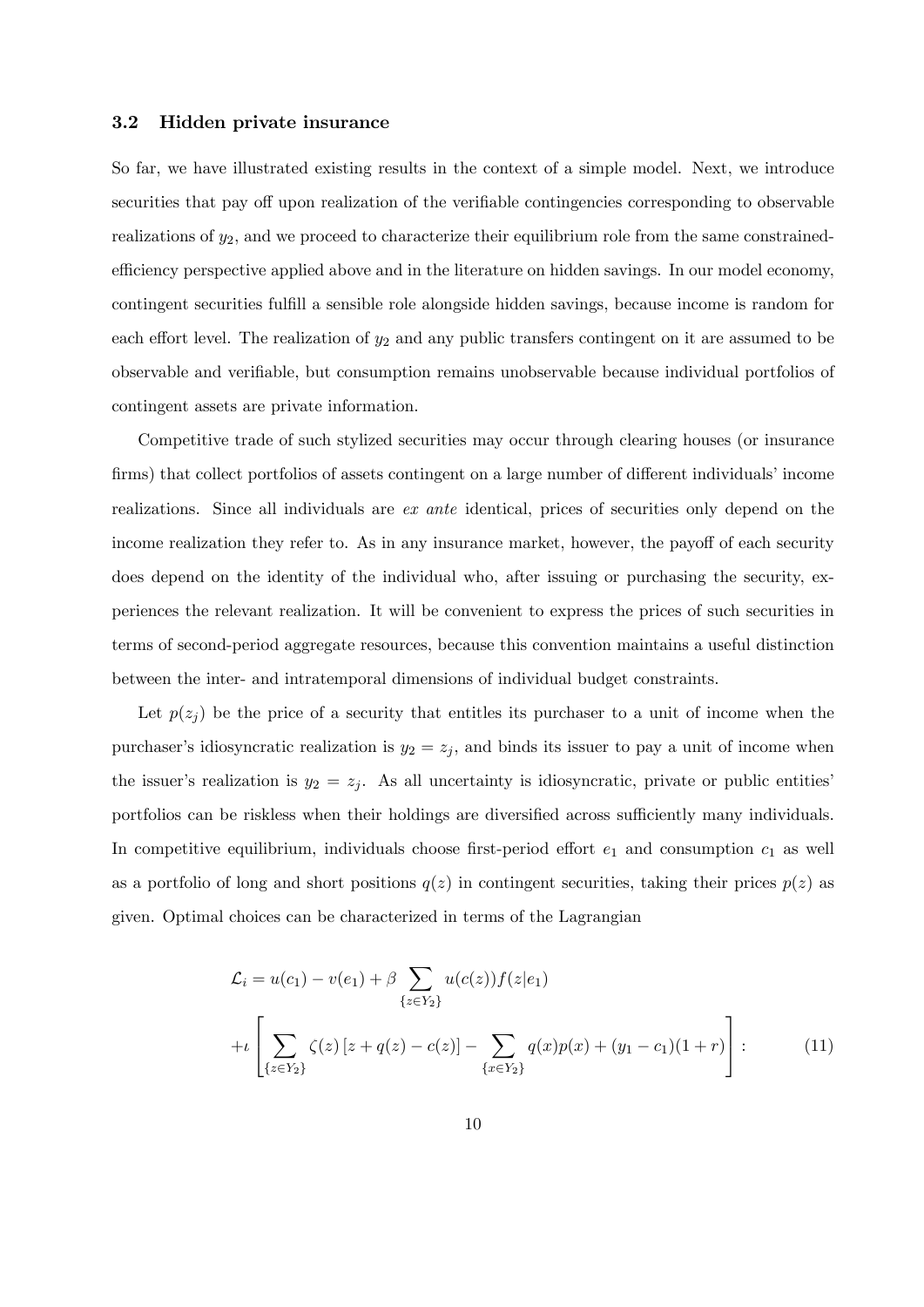$\iota$  denotes the second-period shadow price of lifetime resources,  $\zeta(z)$  are the shadow prices of resources available when the second period income realization is z where  $\sum_{\{z \in Y_2\}} \zeta(z) = 1$ , and the first-order conditions are

$$
c_1 : u'(c_1) = \iota(1+r),
$$
  
\n
$$
c_2(z) : u'(c(z))\beta f(z|e_1) = \iota\zeta(z), \forall z,
$$
  
\n
$$
q(z) : \zeta(z) = p(z).
$$
\n(12)

Risk-averse individuals will generally take short positions in securities that pay off upon high income realizations, long positions in those that pay off in less fortunate contingencies.

#### 3.2.1 Full inefficient insurance

When it is costless to transfer resources across individuals (and, from the point of view of each individual, across idiosyncratic income realizations), then the insurance market delivers full insurance, if an equilibrium exists, and perfectly smooth consumption at  $\bar{c}_2 = \sum z f(z|e_1) + (y_1 - c_1)(1 + r)$ . Since idiosyncratic random deviations of income realizations from their mean are zero on average, long and short transactions of realization-specific claims in amounts  $q(z) = \bar{c}_2 - z - (y_1 - c_1)(1 + r)$ imply zero profits for insurance firms if they occur at the actuarially fair prices  $p(z) = f(z|e_1)$ ,

$$
\Sigma_z \left[ \bar{c}_2 - z - (y_1 - c_1)(1+r) \right] p(z|e_1) = \Sigma_z \left[ \bar{c}_2 - z - (y_1 - c_1)(1+r) \right] f(z|e_1) = 0, \tag{13}
$$

and those prices rule out all riskless arbitrage opportunities. In this case, the individual first order conditions (12) imply

$$
u'(c(z))\beta=u'(\bar{c}_2)\beta=\iota,\forall z;
$$

and the long and short sets of securities which individuals are interested in buying and selling are separated by  $z = \bar{c}_2 = \sum z f(z|e_1) + (y_1 - c_1)(1 + r)$ , and both the usual and the reciprocal Euler equations hold at

$$
u'(\Sigma z f(z|e_1) + (y_1 - c_1)(1+r)) = \frac{u'(c_1)}{\beta(1+r)}.
$$
\n(14)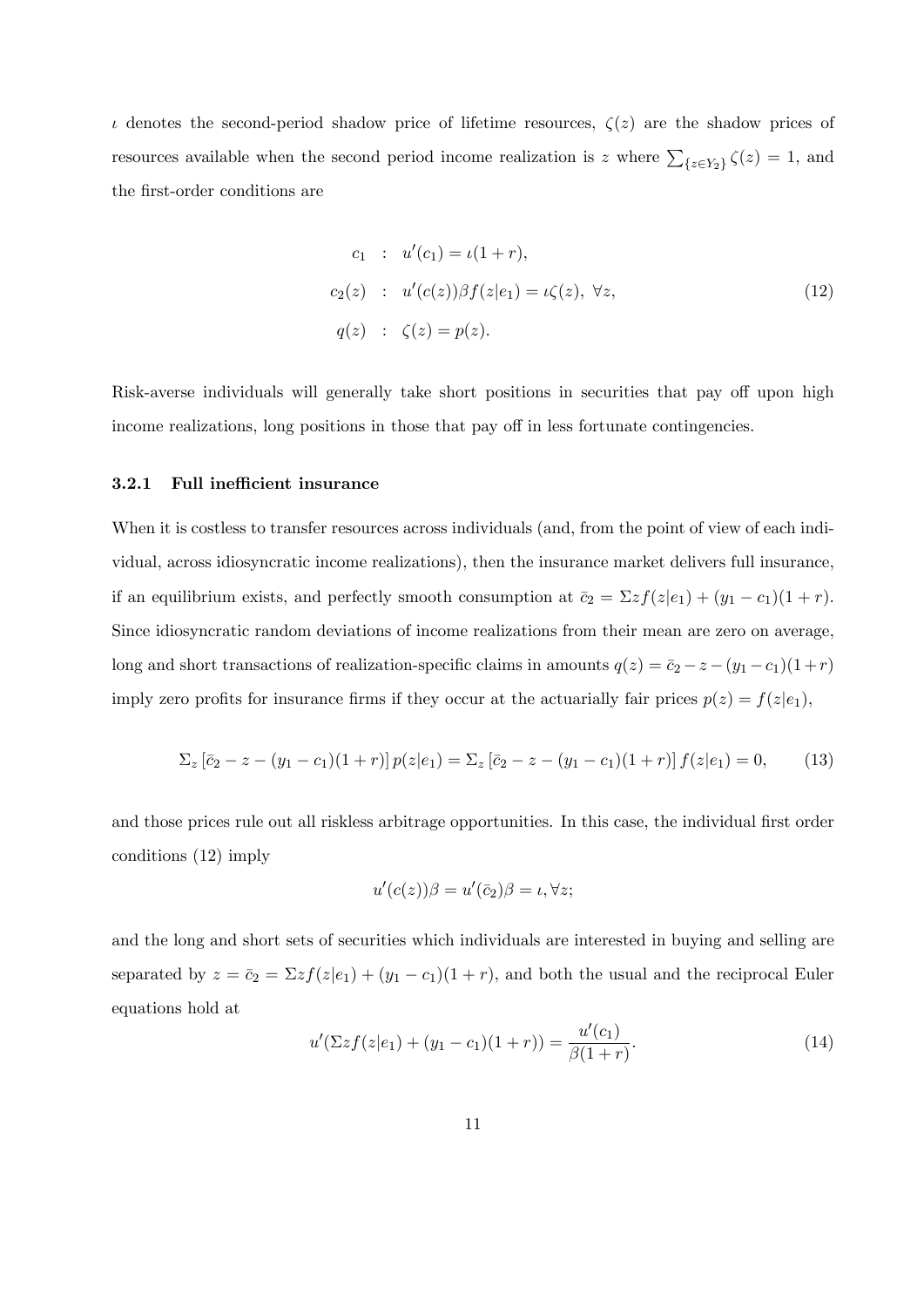Since consumption does not depend on income realizations, however, effort is endogenously set at too low a level. The reason is that insurance prices are formed in a market where payoffs can be contingent on observable income realizations, but not on the total amount of individual security holdings because insurance contracts are non-exclusive. The income-contingent consumption allocation determined by (14) would be consistent with the constrained optimality condition under hidden savings and effort, in (9), only if  $f_e(\cdot) = 0$  and  $\omega = 0$ , i.e., only if unobservable effort and saving choices were inconsequential.

The resulting competitive equilibrium allocation inefficiently stabilizes consumption across idiosyncratic realizations because effort incentives depend on *total* insurance purchased and are not taken into account by price-taking anonymous trades (Pauly, 1974). Purchases and sales of statecontingent assets cannot internalize their effects on effort when insurance is priced according to the probability distribution implied by equilibrium effort and savings. Through effort incentives, an additional unit of state-contingent consumption  $q(z)$  affects the probability of that state's realization. Differentiating the first order condition for individual effort  $(3)$ ,

$$
\frac{\partial e_1(\cdot)}{\partial q(z)} = \frac{\beta u'(c(z)) f_e(z|e_1)(1 - p(z))}{v''(e_1) - \beta \sum_{\{z \in Y_2\}} u(c(z)) f_{ee}(z|e_1)}, \text{ for } c(z) = z + q(z) - \sum_{\{x \in Y_2\}} q(x) p(x) + (y_1 - c_1)(1+r).
$$

The denominator is positive by the effort choice's second order condition. The numerator is positive when the probability of z being realized is increased by effort (i.e., for relatively high z realizations), negative when the opposite is the case.

To account for the effect of insurance on the system's costs and revenues, the marginal price of q units of z-contingent assets should equal  $f(z|e_1) - q(z)f_e(z|e_1)[\partial e_1(\cdot)/\partial q(z)]$  rather than the actuarially fair probability,  $f(z|e_1)$ . The wedge between the social and competitively determined insurance costs,

$$
-q(z)f_e(z|e_1)\frac{\partial e_1(\cdot)}{\partial q(z)} = -q(z)\left(f_e(z|e_1)\right)^2 \frac{\beta u'(c(z))(1-p(z))}{v''(e_1)-\beta \sum_{\{z\in Y_2\}} u(c(z))f_{ee}(z|e_1)},
$$

is positive for  $q(z) < 0$ , negative for  $q(z) > 0$ , and vanishes only at the  $z = \sum z f(z|e_1) + (y_1 - c_1)(1+r)$ where the insurance market is not active. Thus, the market price is too high for state-contingent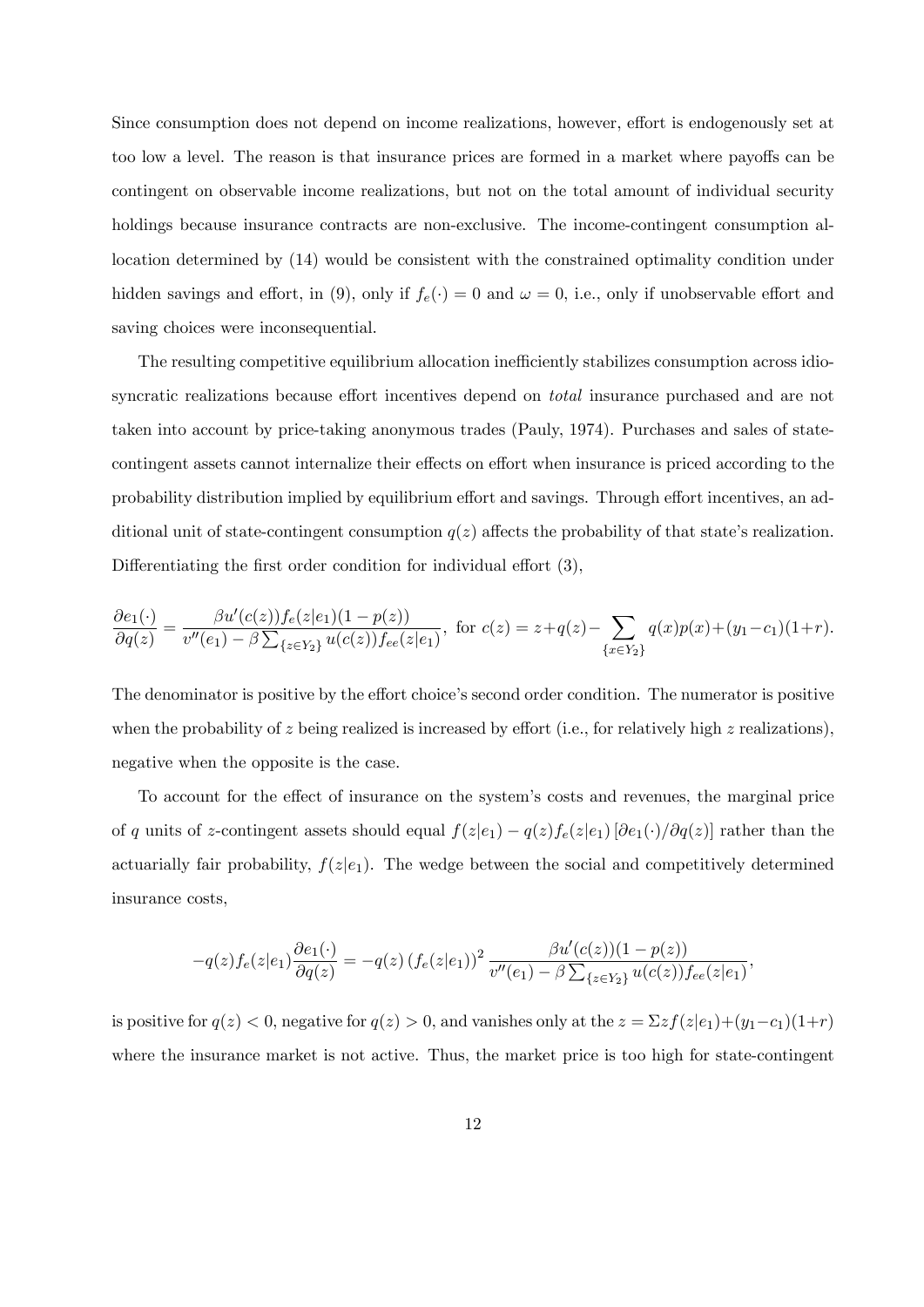payments that individuals make, too low for payments that individuals receive: insurance is too inexpensive when competitively traded marginal insurance contracts disregard effort incentives. Just like hidden intertemporal trade, hidden insurance trade reduces effort and average consumption to an extent that more than compensates the social welfare impact of smoother consumption patterns. In the economyís equilibrium, individuals self-insure too much, and also purchase too much insurance through formal contracts.

Insurance contracts can address this externality, originally identified by Pauly (1974), by specifying prices in terms of the total (rather than marginal) quantity purchased (see also Bizer and DeMarzo, 1992). This may be possible for specific risks: nonlinear pricing schedules are commonly observed for coverage of accidents, and information is routinely obtained about total coverage when claims are processed (Shavell, 1979). To internalize equilibrium effort implications for risks that bear on marginal utility of consumption, however, it would be necessary to observe the full portfolio of insurance contracts or, equivalently, each agent's consumption.

When insurance transactions are actuarially fair and hidden, public contingent transfers cannot influence the allocation of consumption, because they are fully offset by private contractual arrangements. If upon realization of  $y_2 = z$  an individual receives a net, possibly negative transfer  $s(z)$  from a public redistribution scheme, along with the amount  $q(z)$  paid off by private insurance contracts held, the public scheme's coexistence with private insurance is completely inconsequential: upon realization of  $y_2 = z$ , consumption is

$$
c(z) = z + q(z) + s(z) + (y_1 - c_1)(1+r) - \sum_{x} q(x)p(x|e_1) - \sum_{x} s(x)t(x|e_1), \tag{15}
$$

where the summations account for the ex-ante cost of private asset portfolios, and for that of the public scheme as  $t(x|e_1, s(x))$  denotes the cost of transferring a unit of consumption contingent on realization x. Regardless of whether the cost for the public scheme is actuarially fair, by adjusting the amount of private insurance  $q(z)$  individuals can perfectly offset public transfers so as to ensure that (15) holds and (14) is satisfied at the same  $c(z)$  for any  $s(z)$ . The equilibrium allocation, determined by individual choices, still stabilizes consumption fully and fails to deliver constrainedoptimal effort incentives. Just like hidden savings imply that only suboptimal self insurance can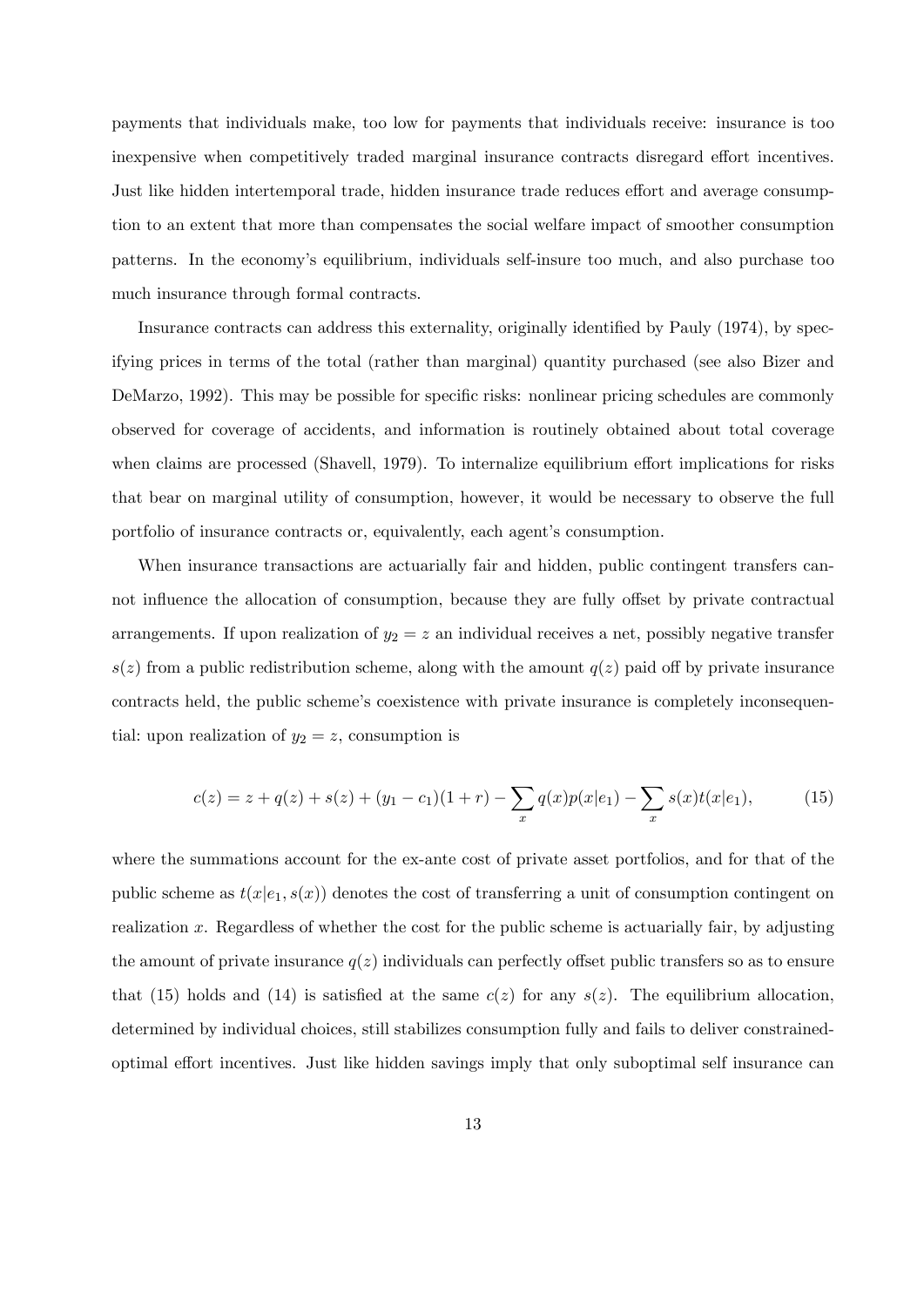be achieved in hidden-information settings, only suboptimal full insurance against random events influenced by hidden actions is possible when trade in contingent securities is frictionless.

#### 3.2.2 Insurance transaction costs

Since neither full insurance nor the irrelevance of public policy are realistic, we proceed to illustrate how plausible insurance-provision costs can change these results. If for a private (or public) insurance scheme delivering a unit of consumption to an individual costs more than a unit, or collecting resources from individuals makes less than a unit available for redistribution, insurance reduces mean income and average consumption more strongly than would be implied by its impact on effort incentives.

To pin down the equilibrium amount of insurance, we suppose that insurance transactions encounter decreasing returns: the marginal cost of delivering one unit in state  $i$  is increasing in the total amount delivered to consumers who are long in such securities and, symmetrically, the marginal cost of collecting one unit from individuals who short i-contingent securities is also increasing. Such costs may reflect increasing scarcity of factors employed in supplying insurance and the resulting non-linearity of prices for insurance ensures equilibrium existence (Bisin and Gottardi, 1999).

For analytical tractability we assume that transaction costs vanish smoothly as transactions go to zero so that we can continue to focus on interior solutions in the maximization problem. See Gottardi and Pavoni (2009) for a model with discrete bid-ask spreads and corner solutions at  $q(z) = 0.$ 

To obtain analytic results, we adopt exponential functional forms for both marginal utility (which therefore displays constant absolute risk aversion) and marginal costs: a contract that specifies delivery of one unit of consumption upon realization of  $y_2 = z$  costs

$$
p(z|e_1, \bar{q}(z)) = f(z|e_1) \exp(\bar{q}(z)\nu), \qquad (16)
$$

where  $\nu$  indexes the sensitivity of unit costs to the total amount of such contracts being traded,  $\bar{q}(z_j)$ . In competitive equilibrium the amount  $\bar{q}(z_j)$ , while endogenous at the aggregate level, is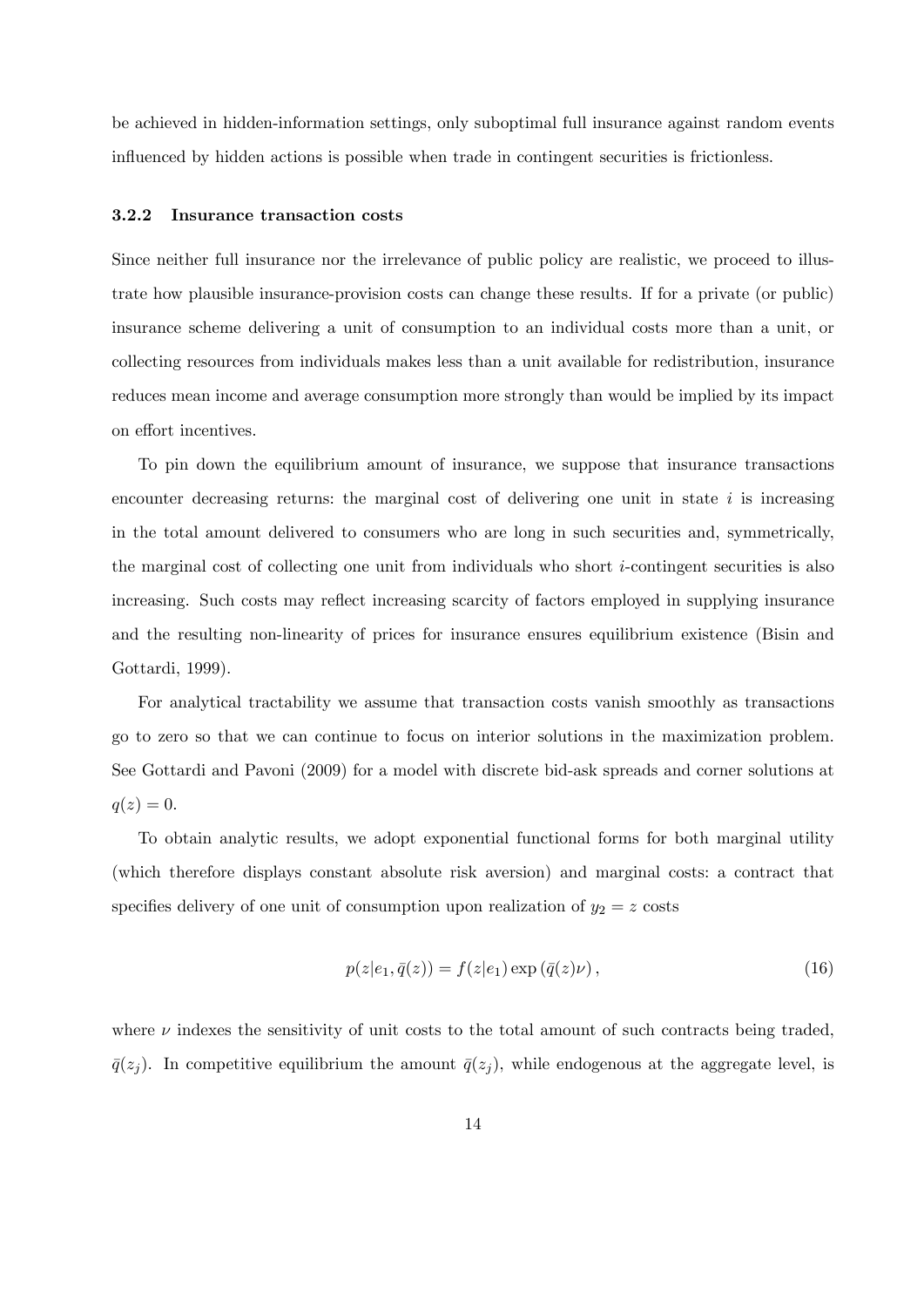taken as given by each seller and purchaser of contingent assets who solves the problem

$$
\max_{c_1, e_1, \{q(z)\}} \quad u(c_1) - v(e_1) + \beta \sum_z [u(c(z)) f(z|e_1)]
$$
\n
$$
\text{s.t} \quad c(z) = z + q(z) - \sum_x q(x) p(x|e_1, \bar{q}(x)) + (y_1 - c_1)(1+r), \forall z. \tag{17}
$$

The optimality condition with respect to  $q(z)$ ,

$$
u'(c(z))\beta(1+r)f(z|e_1) = u'(c_1)p(z|e_1,\bar{q}(z)), \forall z,
$$
\n(18)

has linear form  $-\eta c(z) - \nu \bar{q}(z) + \ln(\beta(1 + r)) = -\eta c_1$  if utility has constant absolute risk aversion so that  $u'(x) = \exp(-\eta x)$ , and prices are given by (16). In an ex ante symmetric equilibrium where  $\bar{q}(z) = q(z)$ , combining the linear optimality condition with the realization-specific resource constraint (17) implies

$$
c(z) = \frac{\nu}{\eta + \nu} \left[ z - \Sigma_x q(x) p(x|e_1, q(x)) + (y_1 - c_1)(1+r) \right] + \frac{\eta}{\eta + \nu} \left[ c_1 + \frac{1}{\eta} \ln(\beta(1+r)) \right] \tag{19}
$$

Consumption is a linear function of the income realization z, with slope ranging from zero when  $\nu = 0$  and insurance is complete, to unity as  $\nu \to \infty$  and transactions become prohibitively costly for non-infinitesimal amounts.

The intercept of the linear relationship is an expression involving the first-period endowment and other exogenous parameters, and also total insurance purchases and first period consumption. To characterize these endogenous choices, note that insurance payments are linear in  $z$ : as insurance absorbs the fraction of  $z$  realizations that is not (linearly) reflected in consumption levels,

$$
q(z) = c(z) - \left[z - \sum_{x} q(x)p(z|e_1, q(z)) + (y_1 - c_1)(1+r)\right]
$$
\n
$$
= -\frac{\eta}{\eta + \nu} \left[z - \sum_{x} q(x)p(x|e_1, q(x)) + (y_1 - c_1)(1+r)\right] + \frac{\eta}{\eta + \nu} \left[c_1 + \frac{1}{\eta}\ln(\beta(1+r))\right].
$$
\n(20)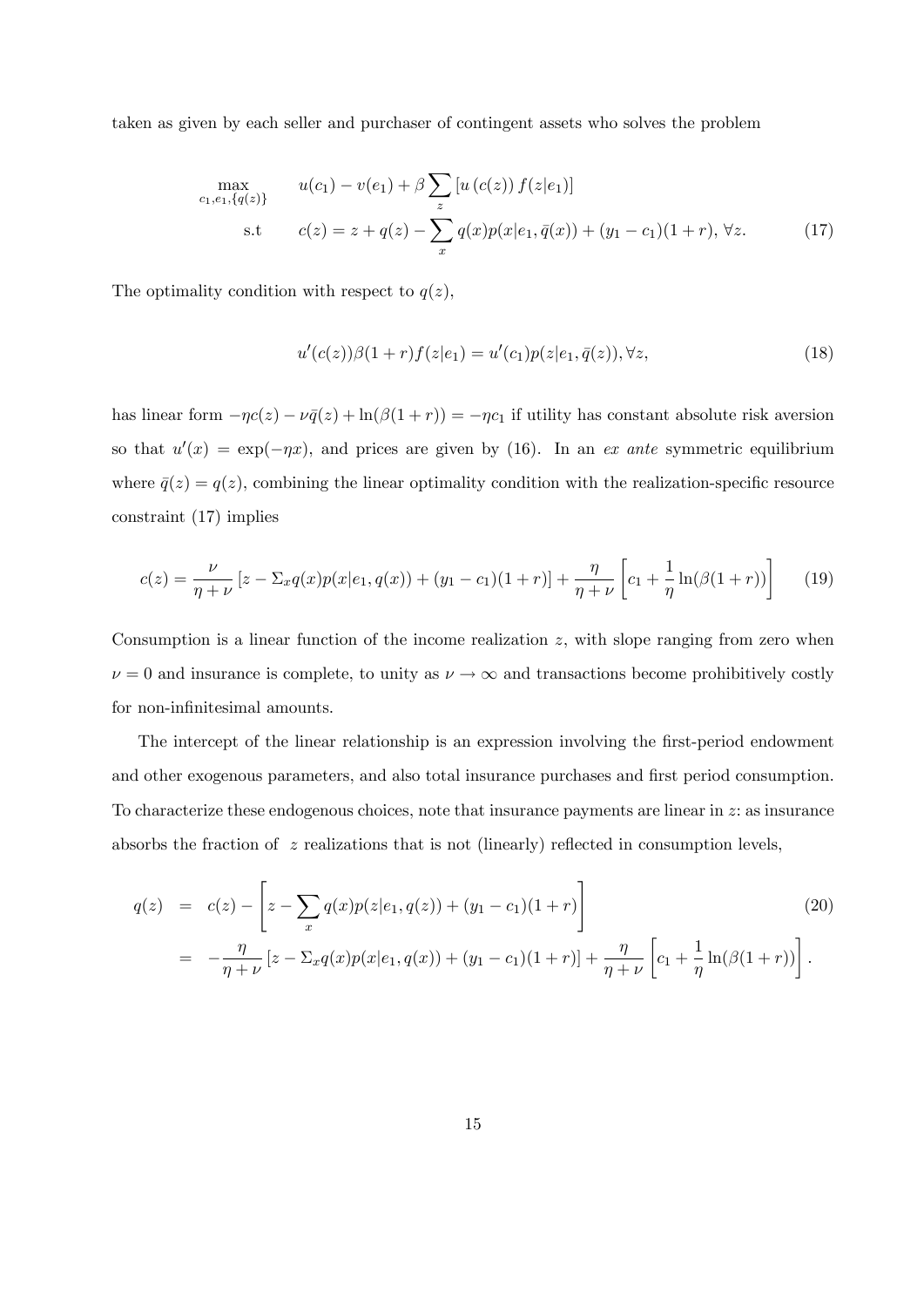Considering the expression  $q(z) - \Sigma_x q(x)f(x|e_1)$  yields

$$
q(z) = \frac{\eta}{\nu + \eta} \left( \Sigma_x x f(x|e_1) - z \right) + \Sigma_x q(x) f(x|e_1) \tag{21}
$$

If non-contingent bonds do not exist,  $c_1 = y_1$  and summation over the resource constraints in (17) implies that overall insurance payments net out to zero,  $\Sigma_x q(x) f(x|e_1) = 0$ . Equation (21) then simplifies to

$$
q(z) = \frac{\eta}{\nu + \eta} \left( \Sigma_x x f(x|e_1) - z \right)
$$

which can be inserted in  $(19)$  to express the second-period consumption profile in terms of the model's parameters.

If consumers have access to a non-contingent bond, there is no closed-form solution and the solution becomes cumbersome as the budget constraint contains linear and log-linear terms of  $q(z)$ . In this case the intercepts of the consumption and insurance profile are determined by solving a system of non-linear equations.

The solution simplifies in the extreme cases where insurance is costless ( $\nu = 0$ ) or impossible  $(\nu \to \infty)$ , so that the intertemporal consumption choice satisfies the familiar Euler equations that apply in the absence of uncertainty or in the standard precautionary-savings setting where only self-insurance is possible. In the interesting intermediate cases where insurance is possible but partial, the probability-weighted sum of conditions (18) reads

$$
u'(c_1) = \beta(1+r) \sum_{z} u'(c(z)) \frac{f(z|e_1)}{p(z|e_1, \bar{q}(z))} f(z|e_1).
$$
 (22)

In general, state contingent prices that deviate from actuarial fairness imply that, in what would otherwise be a standard Euler equation over the intertemporal dimension of consumer choices, realization-specific rates of transformation are applied to random marginal utility realizations in the second period.

Note both equation (22) and (7) may hold with equality since actuarially unfair prices for state-contingent securities prevent arbitrage. The implicit assumption that a non-contingent intertemporal transfer of resources is "cheaper" than a transfer using a set of securities with the same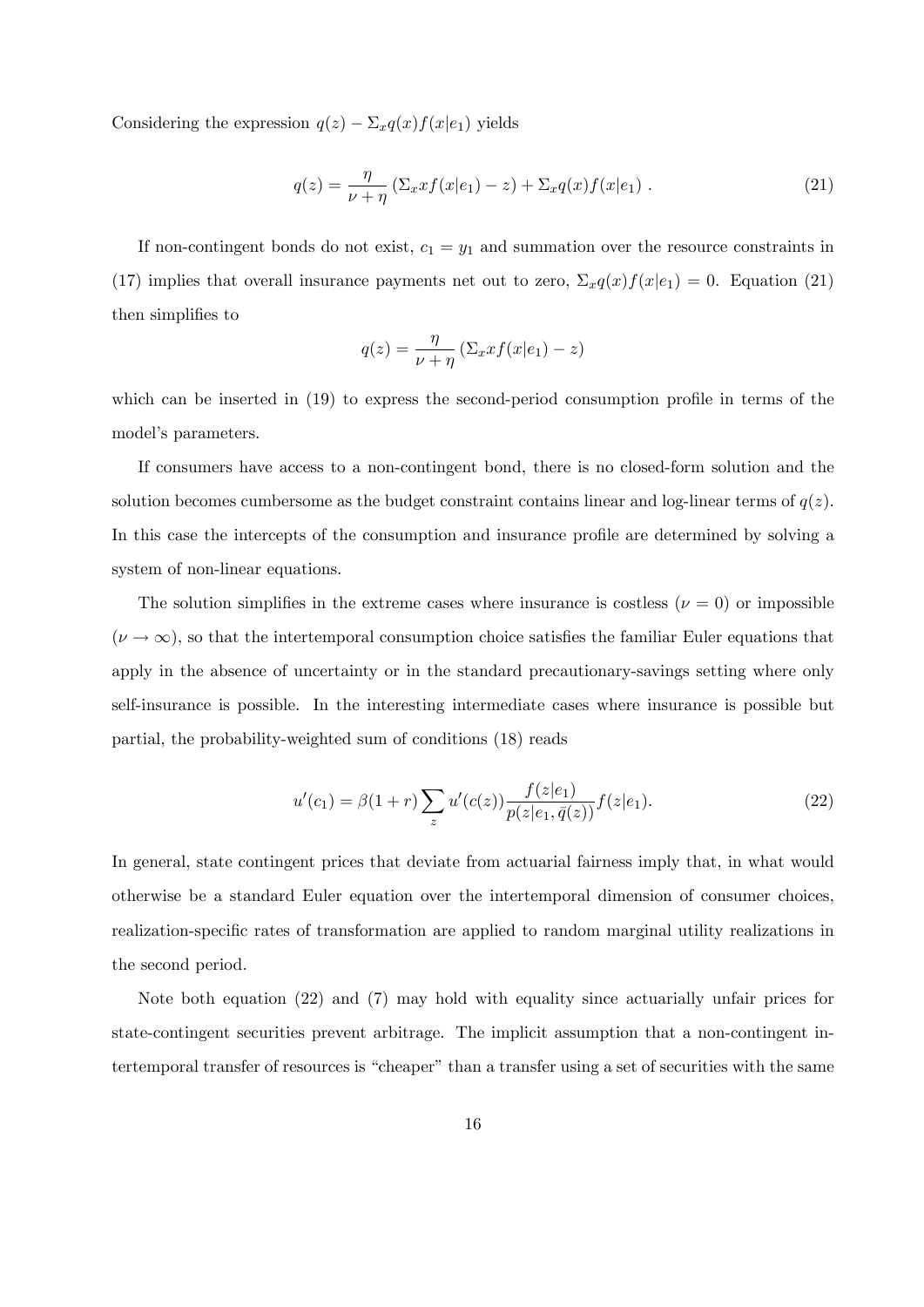payoff may be motivated with costly verification of the state  $z$ . Our specification of transaction costs above implies that consumers in general will borrow or save as well as hold a full portfolio of state-contingent securities.

As regards the implications of most immediate interest in this paper, the volume of transactions in z-specific individual contingent securities in (21) obviously decreases in the cost parameter  $\nu$ , and increases in the risk aversion parameter  $\eta$ . More importantly, the non-linear transaction costs that reduce the extent of private insurance, and its implications for inefficient effort supply, also prevent private insurance arrangements from crowding out public transfers fully. Hence, non-linear costs for private insurance make it possible to characterize the intensity of public insurance activities: when private contracts offset only a portion of income shocks z and of the public transfers  $s(z)$  that are contingent on them, taxes and transfers can and should affect the corresponding consumption levels and individual incentives to exert effort. We turn next to characterizing such effects.

#### 3.2.3 Public policy under incomplete private insurance

In order to maintain symmetry with what we assumed for the private sector, we allow for smoothly increasing marginal transaction costs for a public transfer scheme: transferring a positive net amount  $s(z)$  to each individual who experiences realization z costs an amount  $t(s(z)|e_1)$  which is larger than, and increasing in,  $s(z)$ ; symmetrically, obtaining  $-s(z)$  from individuals yields an increasingly small amount of resources when  $s(z)$  is negative. For clarity we abstract from the effect of private or public insurance on aggregate resources in this subsection and assume that the transaction costs of private insurance and public insurance are rebated with a lump-sum transfer T where

$$
T \equiv \sum_{x} q(x) \left[ p(x|e_1, q(x)) - f(x|e_1) \right] + \sum_{x} s(x) \left[ t(x|e_1, s(x)) - f(x|e_1) \right].
$$

With

$$
c(z) = z + q(z) + s(z) + (y_1 - c_1)(1 + r) - \sum_{x} q(x)p(x|e_1, q(x)) - \sum_{x} s(x)t(x|e_1, s(x)) + T
$$
  
=  $z + q(z) + s(z) + (y_1 - c_1)(1 + r) - \sum_{x} q(x)f(x|e_1) - \sum_{x} s(x)f(x|e_1),$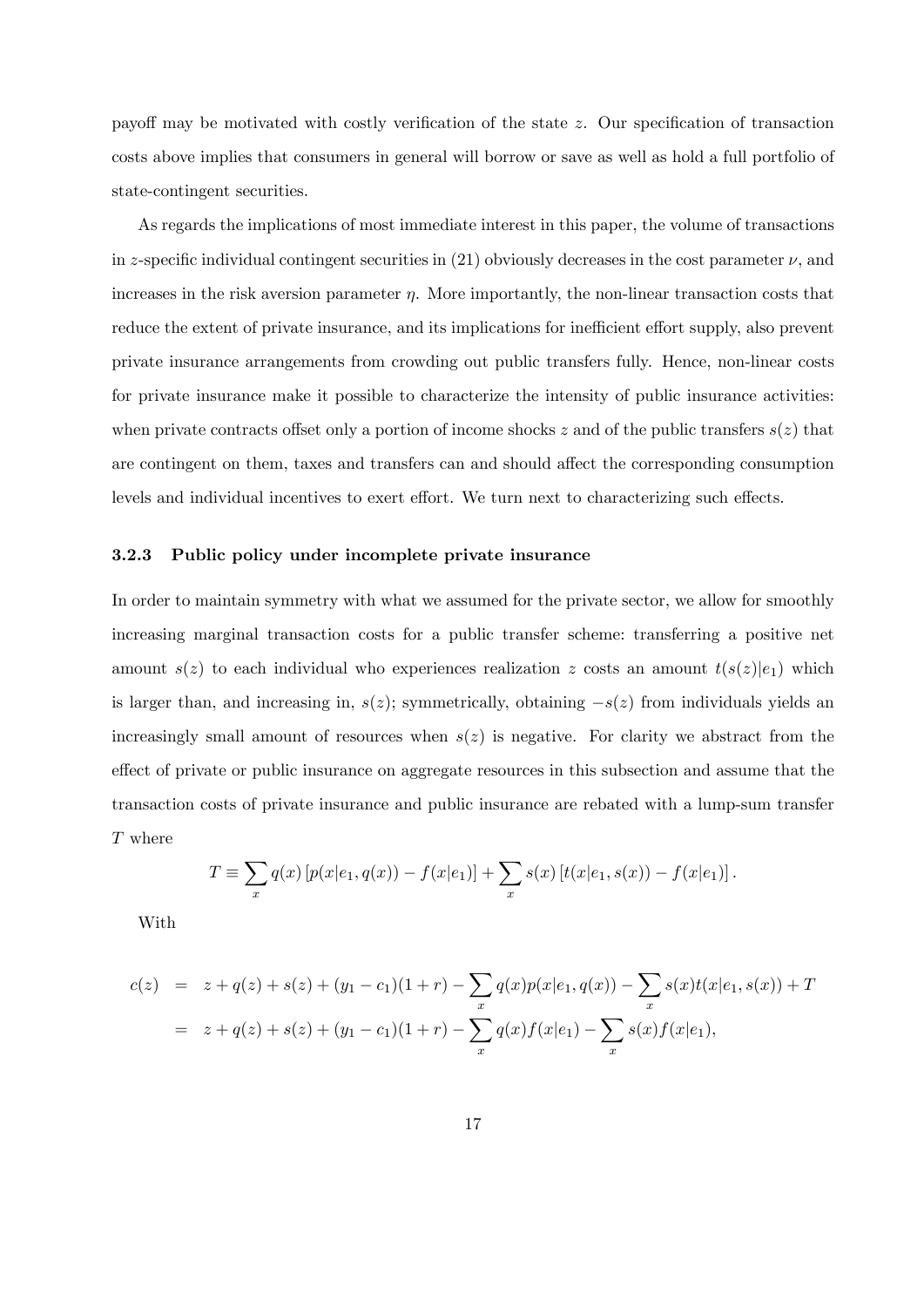the efficient allocation, which is constrained by aggregate resources as well as by hidden effort, savings, and private insurance choices, is characterized by the solution of the Lagrangian<sup>4</sup>

$$
\mathcal{L}_{p} = u(c_{1}) - v(e_{1}) + \beta \sum_{\{z \in Y_{2}\}} u(c(z))f(z|e_{1})
$$
\n
$$
+ \lambda \left(y_{1} - c_{1} + \frac{1}{1+r} \sum_{\{z \in Y_{2}\}} (z - c(z)) f(z|e_{1})\right)
$$
\n
$$
+ \mu \left(\beta \sum_{\{z \in Y_{2}\}} u(c(z))f_{e}(z|e_{1}) - v'(e_{1})\right)
$$
\n
$$
+ \omega \left(u'(c_{1}) - \beta(1+r) \sum_{\{z \in Y_{2}\}} u'(c(z))f(z|e_{1})\right)
$$
\n
$$
+ \sum_{\{z \in Y_{2}\}} \varphi(z) \left(u'(c_{1}) - \beta(1+r) \frac{f(z|e_{1})}{p(z|e_{1}, q(z))} u'(c(z))\right).
$$
\n(23)

Since the contingent-transfers schedule  $s(z)$  is known to individuals in equilibrium, private insurance transactions  $q(z)$  are performed in order to smooth out shocks to disposable income,  $z + s(z)$ . Their shadow price  $\varphi(z)$  is positive for z-contingent securities that individuals find optimal to hold in their portfolios, while  $\varphi(z) < 0$  if it is optimal for individuals to short the relevant security (and pay, rather than receive, units of consumption when their income realization is z).

The first-order condition for the state-contingent transfer  $s(z)$  is

$$
\left[\beta u'(c(z))f(z|e_1) - \frac{\lambda}{1+r}f(z|e_1) + \mu \beta u'(c(z))f_e(z|e_1)\right] c'(s(z)|z,...)
$$
\n
$$
-\left[\omega\beta(1+r)u''(c(z))f(z|e_1) + \varphi(z)\beta(1+r)\frac{f(z|e_1)}{p(z|e_1, q(z))}u''(c(z))\right] c'(s(z)|z,...)
$$
\n
$$
+\varphi(z)\beta(1+r)u'(c(z)\frac{f(z|e_1)}{p(z|e_1, q(z))^{2}}\frac{\partial p(z|e_1, q(z))}{\partial q(z)}q'(z) = 0,
$$
\n(24)

where  $\lambda = u'(c_1) + \omega u''(c_1) + u''(c_1) \sum_{\{z \in Y_2\}} \varphi(z)$  by the first-order condition with respect to  $c_1$ ,

 $4$ We assume that the Hessian of the objective function is negative semi-definite so that the solution to this problem characterizes the optimum. The sufficient conditions in Ábrahám, Koehne and Pavoni (2009) validate this assumption in our model for the limit case where securities become prohibitively costly to trade (so that the only hidden choices are effort and non-contingent savings). In general, however, stronger sufficient conditions are required. We do not elaborate on these conditions since we have not been able to characterize them in an insightful way. Unfortunately, as in simpler settings with hidden effort and hidden savings, little can be said about public insurance if we do not assume the validity of the first-order approach.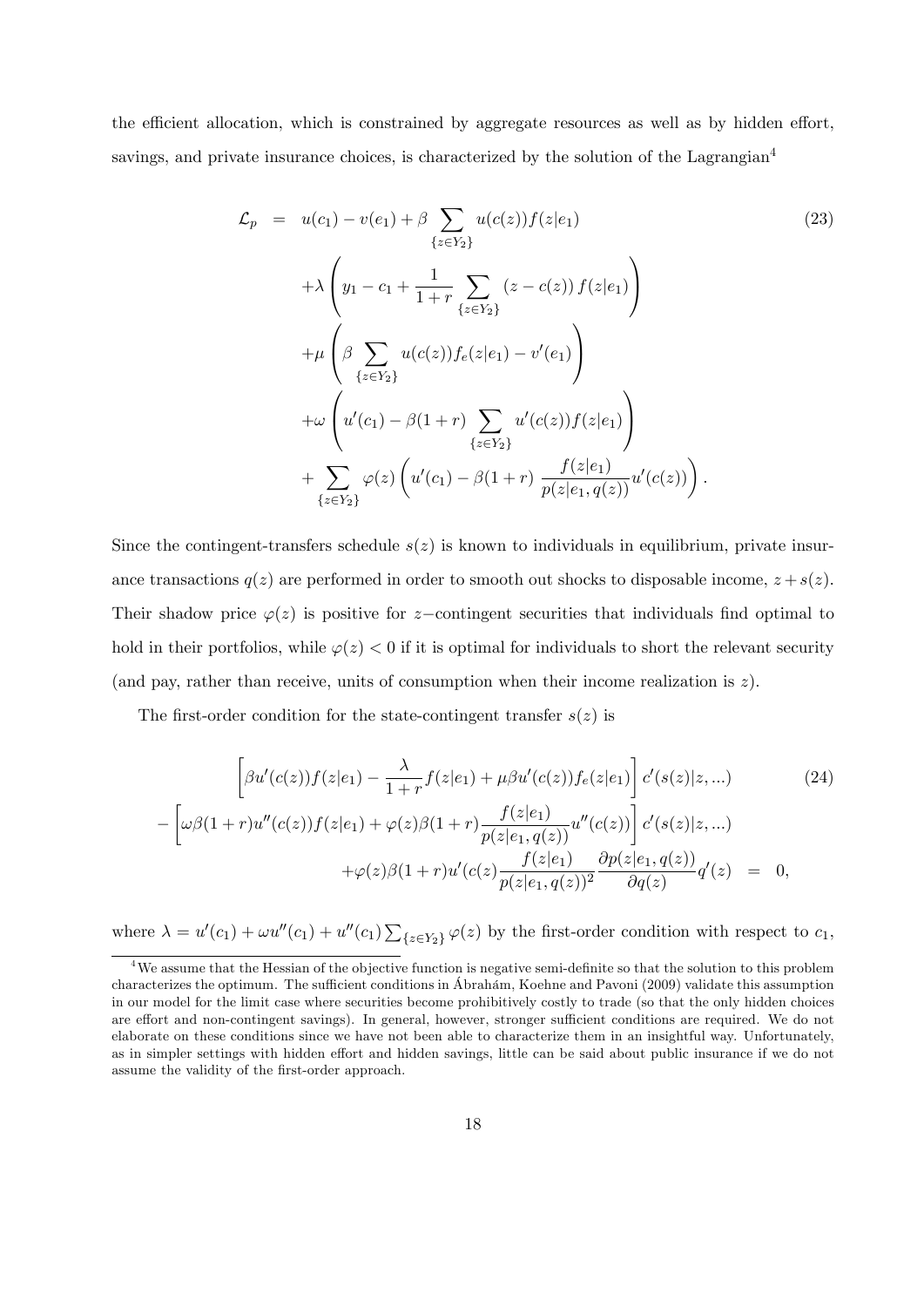and  $c'(s(z)|z,...)$  denotes the partial derivative of consumption with respect to the transfer. The first-order condition (24) is consistent with  $c'(s(z)|z,...) \neq 0$  if  $\partial p(z|e_1, q(z))/\partial q(z) \neq 0$ . In fact, if the price of private insurance did not depend on quantities transacted, efficiency would be heavily constrained by full crowding out (as in the actuarially fair case discussed at the end of Section 3.2.1) of any public transfers meant to shape consumption. If  $\partial p(z|e_1, q(z))/\partial q(z)$  differs from zero,  $-1 < q'(s(z)|z, ...) < 0$  and

$$
c'(s(z)|z,...) = (1 - f(z|e_1))(1 + q'(s(z)|z,..)) > 0,
$$
\n(25)

where we again slightly abuse notation indicating with  $q'(s(z)|z,...)$  the partial derivative, with respect to contingent transfers, of individually optimal holdings of realization-specific securities.

To characterize how hidden partial insurance constrains efficient consumption patterns, we can rearrange (24) to read

$$
\frac{\lambda}{\beta(1+r)u'(c(z))} = 1 + \mu \frac{f_e(z|e_1)}{f(z|e_1)} - \omega(1+r) \frac{u''(c(z))}{u'(c(z))} \n- \varphi(z) \frac{1+r}{p(z|e_1, q(z))} \left[ \frac{u''(c(z))}{u'(c(z))} - \zeta \frac{q'(s(z)|z, \ldots)/q(z)}{c'(s(z)|z, \ldots)} \right],
$$
\n(26)

where

$$
\zeta \equiv \frac{p'(q(z)|z,..)}{p(z|e_1,q(z))}q(z)
$$

is the elasticity of the z-specific security's price schedule and  $p'(q(z)|z, ...)$  denotes the partial derivative of the price of the security if income equals z with respect to contingent transfer  $q(z)$ .

The first two terms with multipliers on the right-hand side in  $(26)$  are familiar, and reflect the constraints imposed on insurance by hidden effort and savings. The last term on the right-hand side in (26) highlights the implications of hidden private insurance. If  $\zeta = 0$ , that term has the sign of  $\varphi(z)$ , and implies that marginal utility is too smooth across income realizations: consumption  $c(z)$  is larger than it should be from the social point of view for realizations for which  $\varphi(z) > 0$  and private contracts increase individual resources. As remarked above, private insurance is excessive when securities are traded at marginal cost in competitive markets, neglecting their impact on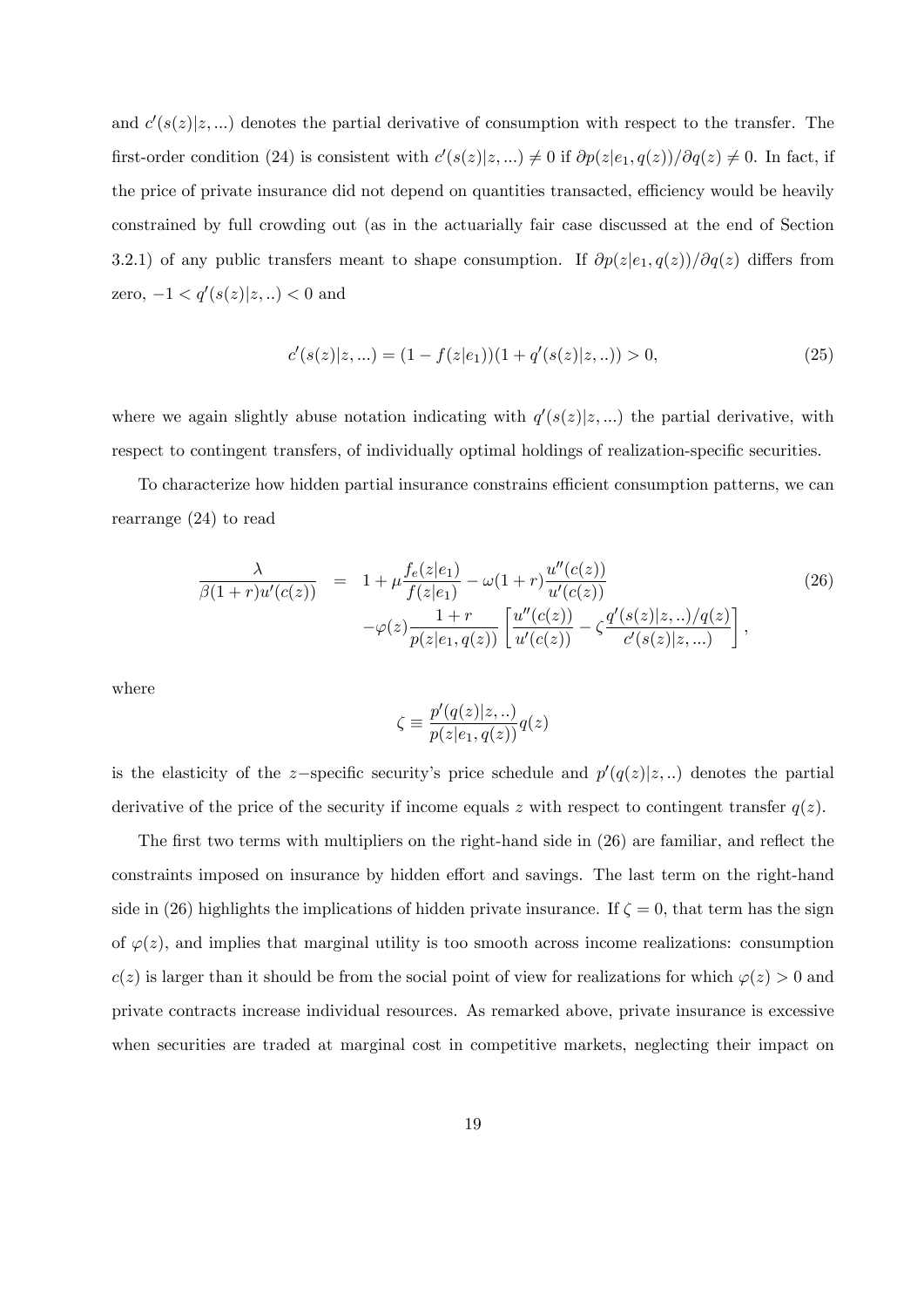effort incentives.

When instead decreasing returns in costly transactions imply that  $\zeta > 0$ , then public transfers can and should affect the price and amount of private insurance. Inasmuch as the expression in square brackets in  $(26)$  differs from zero, the resulting cross-realization pattern of marginal utility differs from the one which would be constrained efficient in the complete absence of private insurance. When  $\zeta > 0$ , transfers partially crowd out insurance, so  $-1 < q'(s(z)|z, ...) < 0$  and  $c'(s(z)|z,...) > 0$ : thus, the term in square brackets is less negative than absolute risk aversion. As the shadow prices  $\varphi(z)$  of hidden private insurance choices are intuitively also smaller in absolute value when those choices are restrained by transaction costs,  $\zeta > 0$  implies that, when private insurance is possible and (partially) crowded out by transfers, the cross-realization pattern of marginal utilities is less smooth than in the  $\zeta = 0$  case of perfect and inefficient insurance.

In order to bring consumption/income profiles closer to the efficient configuration, public transfers generally aim at reducing the amount of insurance supplied by competitive interactions in our model. This implication, while intuitively explained by the tendency towards over-insurance of private competitive contracts, appears to unrealistically imply that public insurance contracts should amplify the random fluctuations of individual incomes. In the model, however, the fluctuations amplified by efficient public schemes are those of incomes *plus* insurance receipts. Since public transfers substitute private insurance, their relationship to income realization depends on the character of that crowding-out effect, which in turn depends on the shape of both private and public transaction costs.

An example Some aspects of the relevant channels of interaction may be illustrated in the case where marginal utility of consumption and costs of transactions both have an exponential functional form, with parameters  $-\eta$  and  $\nu$  respectively. As shown above, these parametric assumptions conveniently imply that private insurance absorbs a constant fraction  $\eta/(\eta + \nu)$  of income shocks, which include contingent public transfers when they are part of individuals' disposable income. Equation (21) implies that

$$
q'(s(z)|z,...) = -\frac{\eta}{\eta + \nu}.
$$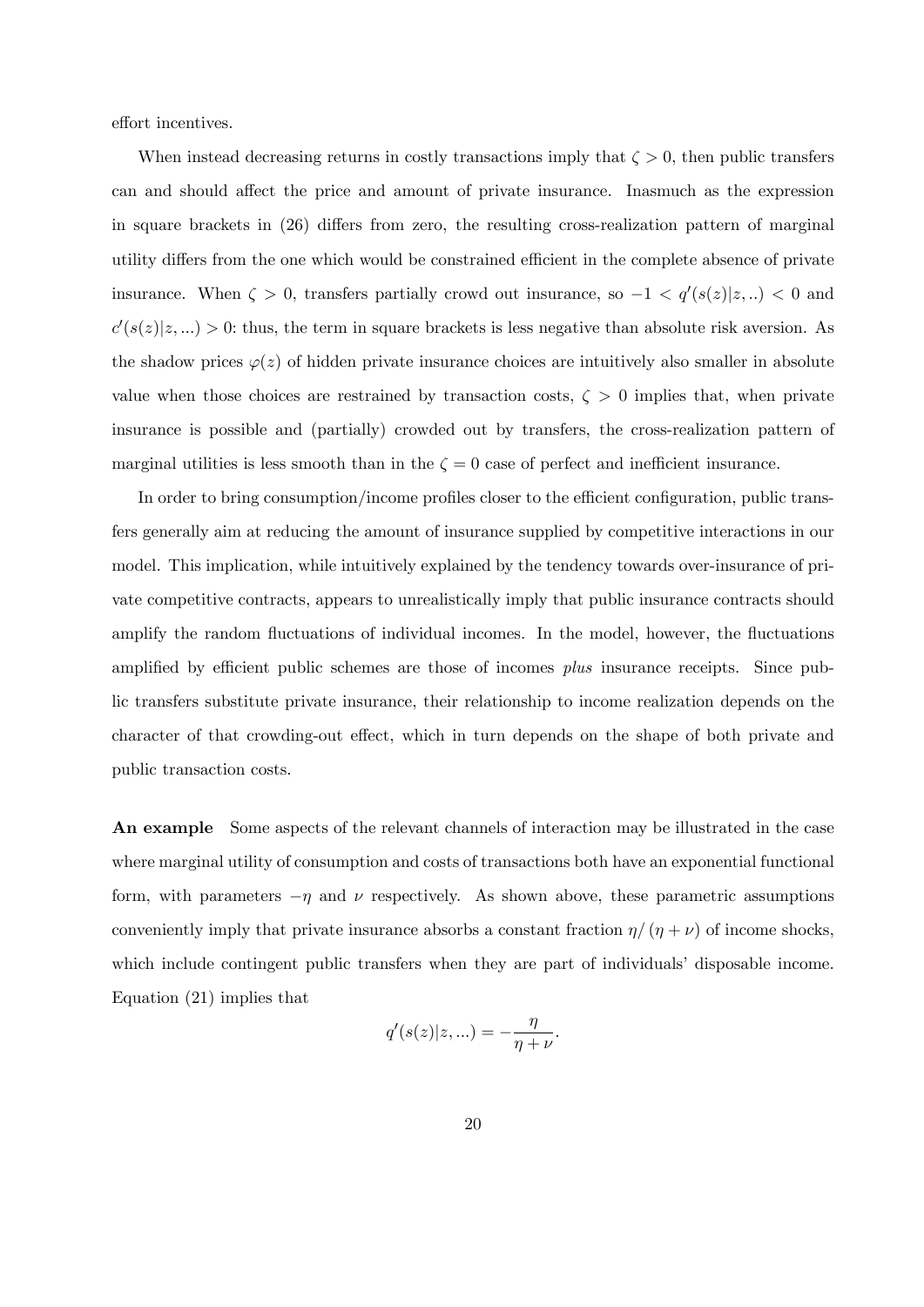If the cost of the public insurance scheme is also exponential  $t(z|e_1, s(z)) = f(z|e_1) \exp(s(z)\rho)$ , so that (25) reads

$$
c'(s(z)|z,...) = (1 - f(z|e_1))\frac{\nu}{\eta + \nu},\tag{27}
$$

and  $\zeta = \nu q(z)$ , the crucial term in equation (26) simplifies to,

$$
\zeta \frac{q'(s(z)|z,..)/q(z)}{c'(s(z)|z,...)} = -\frac{\eta \nu / (\eta + \nu)}{c'(s(z)|z,...)} = \frac{\eta}{1 - f(z|e_1)}.
$$

In our example this term does not depend on the size and slope of private transaction costs as indexed by  $\nu$ . One can show that if transaction costs affected aggregate resources, this term would decrease (in absolute terms) in the size and slope of private transaction costs as indexed by  $\nu$ .

More generally, there are two effects at work. On the one hand steeper private transaction costs reduce the crowding out of private insurance and make public transfers more effective tools for the purpose of shaping consumption's responsiveness to shocks. On the other hand a large  $\nu$ also reduces the extent to which public policy should increase consumption volatility and restore the effort incentives diminished by private insurance opportunities: for a given cost parameter  $\rho$ of public transfers, in fact, a larger  $\nu$  will imply a more important insurance role for the public scheme. Thus, the model implies that private and public schemes will each be smaller when their own costs are higher. Since higher private transaction costs ináuence both the feasibility and the desirability of public insurance, however, they may or may not imply that more costly (hence smaller) private insurance makes it optimal to expand the size of public insurance schemes.

We now elaborate on this point by deriving the transfers  $s(z)$  which implement the constrainedefficient solution. Using the parametric assumptions introduced in the previous subsection, equations  $(26)$  and  $(27)$  imply that constrained-efficient consumption equals

$$
c(z) = \mathbf{c} + \frac{1}{\eta} \ln \left( 1 + \mu \frac{f_e(z|e_1)}{f(z|e_1)} + \omega(1+r)\eta - (1+r) \frac{\varphi(z)}{p(z|e_1, q(z))} \eta \frac{f(z|e_1)}{1 - f(z|e_1)} \right), \tag{28}
$$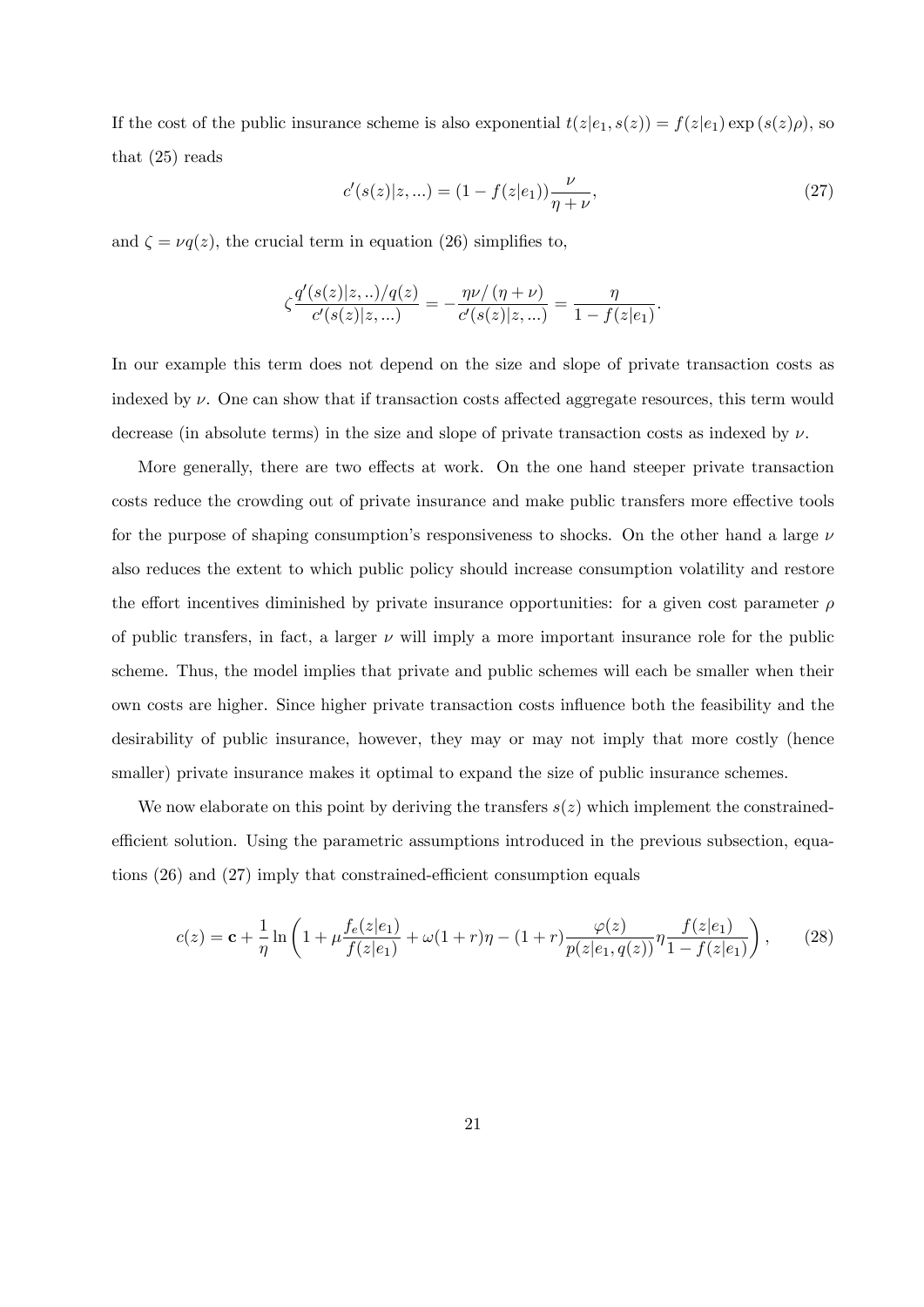where the constant is given by

$$
\mathbf{c} \equiv \frac{1}{\eta} \ln(\beta(1+r)) - \frac{1}{\eta} \ln \underbrace{\left(u'(c_1)(1-\eta(\omega+\sum_{\{z\in Y_2\}} \varphi(z)))\right)}_{\lambda}.
$$

Equation  $(19)$  implies that agents' optimally chosen consumption is

$$
c(z) = \mathbf{c}_p + \frac{\nu}{\eta + \nu} (z + s(z))
$$

where

$$
\mathbf{c}_p \equiv \frac{\nu}{\eta + \nu} \left[ (y_1 - c_1)(1 + r) - \Sigma_x q(x) p(x|e_1, q(x)) - \Sigma_x s(x) t(x|e_1, s(x)) \right] + \frac{\eta}{\eta + \nu} \left[ c_1 + \frac{1}{\eta} \ln(\beta(1+r)) \right].
$$

Hence, state-contingent transfers

$$
s(z) = \frac{\eta + \nu}{\nu \eta} \ln \left( 1 + \mu \frac{f_e(z|e_1)}{f(z|e_1)} + \omega(1+r)\eta - (1+r) \frac{\varphi(z)}{p(z|e_1, q(z))} \eta \frac{f(z|e_1)}{1 - f(z|e_1)} \right) -z + \frac{\eta + \nu}{\nu} (\mathbf{c} - \mathbf{c}_p),
$$

implement the constrained-efficient allocation under hidden insurance.

If we use the approximation  $\ln(1+x) \approx x$ ,

$$
s(z) \approx -z + \frac{\eta + \nu}{\nu \eta} \frac{f_e(z|e_1)}{f(z|e_1)} \mu
$$
  
 
$$
-(1+r) \frac{\varphi(z)}{p(z|e_1, q(z))} \frac{\eta + \nu}{\nu} \frac{f(z|e_1)}{1 - f(z|e_1)}
$$
  
 
$$
+ \frac{\eta + \nu}{\nu} (\omega(1+r) + \mathbf{c} - \mathbf{c}_p).
$$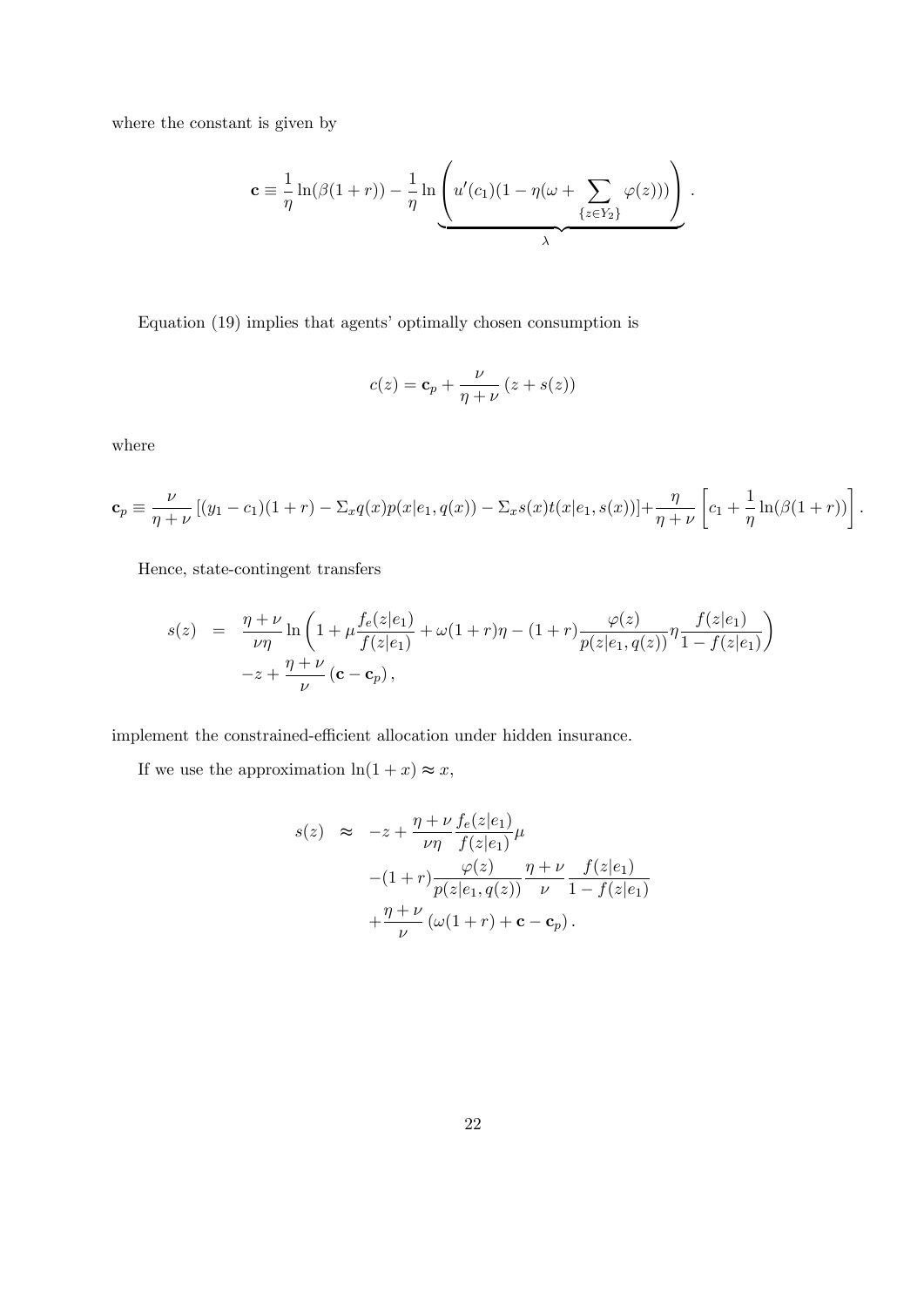For  $z' > z$ ,

$$
s(z') - s(z) = -(z' - z)
$$
  
+  $\frac{\eta + \nu}{\nu \eta} \mu \left( \frac{f_e(z'|e_1)}{f(z'|e_1)} - \frac{f_e(z|e_1)}{f(z|e_1)} \right)$   
+  $(1+r)\frac{\eta + \nu}{\nu} \left( \frac{\varphi(z)}{p(z|e_1, q(z))} \frac{f(z|e_1)}{1 - f(z|e_1)} - \frac{\varphi(z')}{p(z'|e_1, q(z'))} \frac{f(z'|e_1)}{1 - f(z'|e_1)} \right)$ 

Thus, without incentive problems,  $\mu = 0 = \varphi(z) = \varphi(z')$ , and public transfers exactly offset differences in income realizations.<sup>5</sup> Hidden effort with  $\mu > 0$  makes public transfers less redistributive in order to elicit more effort if the likelihood ratio is monotone. Hidden insurance sales and purchases with  $\varphi(z) > \varphi(z')$  may increase or reduce redistribution depending on how the odds  $f(z|e_1)/(1 - f(z|e_1))$  and the actuarial unfairness of prices change in z. If we consider two states, one state in which  $\varphi(z) > 0$  and the security  $q(z)$  is purchased and one state in which  $\varphi(z') < 0$ and the security  $q(z')$  is sold, hidden insurance sales and purchases unambiguously increase the difference in consumption between these two states.

## 4 Another look at the facts

The model quite intuitively predicts that private insurance contracts should be less developed when they encounter more strongly increasing transaction costs, and that public insurance should be more intense not only when effort incentive constraints are less binding and risk aversion is stronger, but also when public programs are relatively less costly than private insurance. While all these and other features may explain the variation across countries of private and public insurance, we focus on transaction and administration costs as an essential element of realistically imperfect insurance systems, and explore the extent to which they can ceteris paribus explain cross-country evidence.

We use OECD data on administration costs per net revenue collection as our measure for transaction costs of public insurance and operating expenses per claim as our measure of transaction

<sup>&</sup>lt;sup>5</sup>Note that hidden savings with  $\omega > 0$  do not affect the slope of the profile of public transfers with CARA utility in this.first-order approximation. The effect of hidden savings would show in higher-order terms of the approximation which we neglect in the example presented in the text.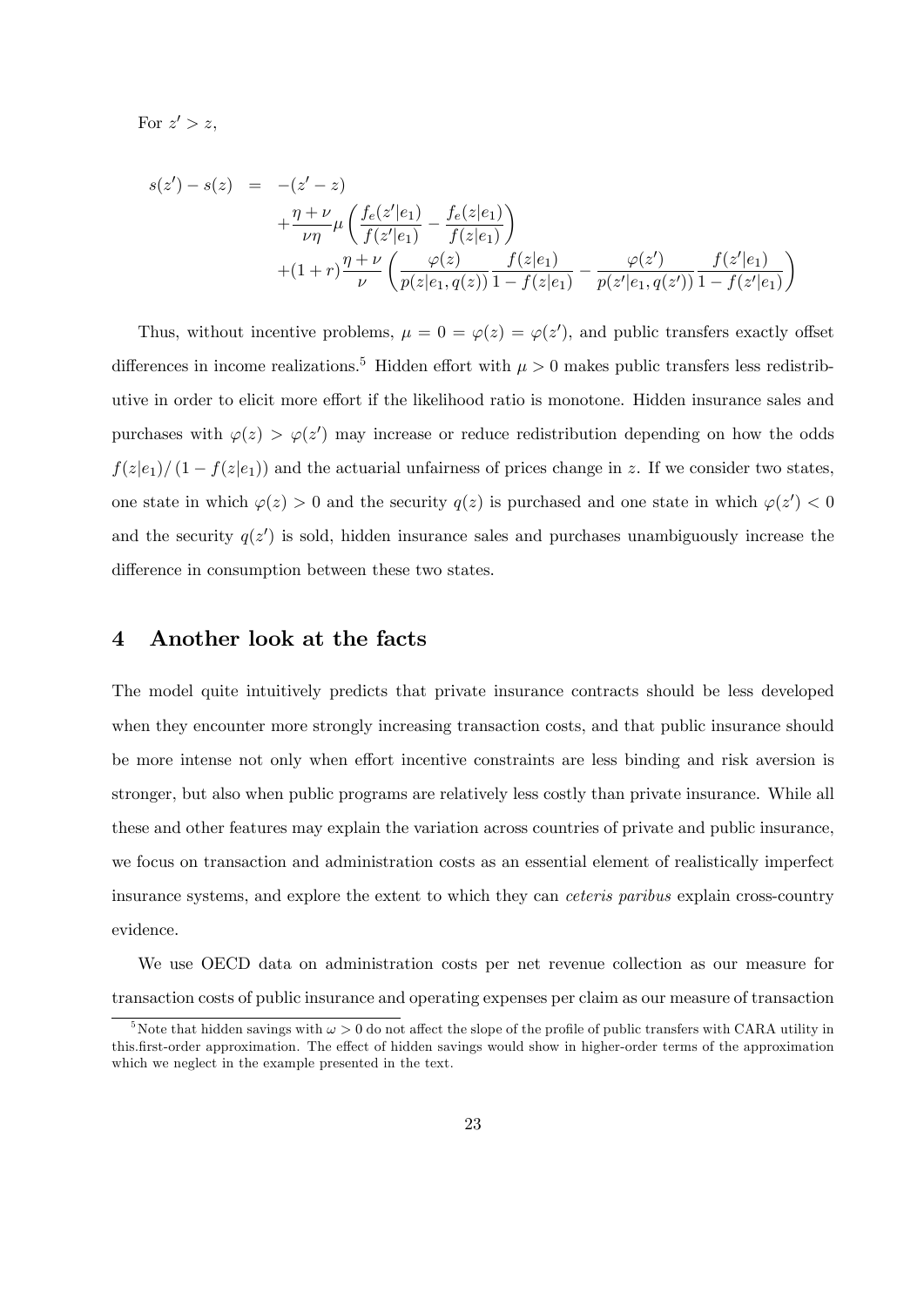

Figure 2: Public insurance and its cost in %. Notes: Social expenditure is the average for the period 1996-2003 in the Social Expenditure Database, OECD. The tax administration cost is the average for the period 2000-2002 in OECD (2004), Table 17. Solid graph: predicted values of linear regression.

 $\cos$ ts for private insurance.<sup>6</sup> These data are far from perfect, as operating expenses also include acquisition costs for example, but they capture at least some of the variation we are interested in and are the best data available for our purposes.

Figures 2 and 3 show that the transaction costs differ considerably across countries and are negatively related to public and private insurance transactions, consistent with our model. For example, the low public and private insurance in a Mediterranean country like Portugal is associated with relatively high administration costs of tax collection (about 2\% of the revenues) and high operating expenses per claim (about 40% of claims) in the private insurance market. Scandinavian and Anglo-Saxon countries both have lower operating expenses per claim than most countries (about 20-30%) but Scandinavian countries also have rather low public administration costs (at less than 1% of collected revenues, even lower than in Anglo-Saxon countries like Australia, Canada

<sup>&</sup>lt;sup>6</sup>Since there are no data on claims and operating expenses for the US, we use 18% as a proxy for the private transaction cost per claim in the US, suggested by the estimates of the loading factor in Brown and Finkelstein's (2007) analysis of the US long-term care market. As a proxy for US claims, we use the data on gross-written nonlife insurance premiums for the US and compute claims by multiplying US premiums by the claim/premium ratio averaged across all countries for which we have data.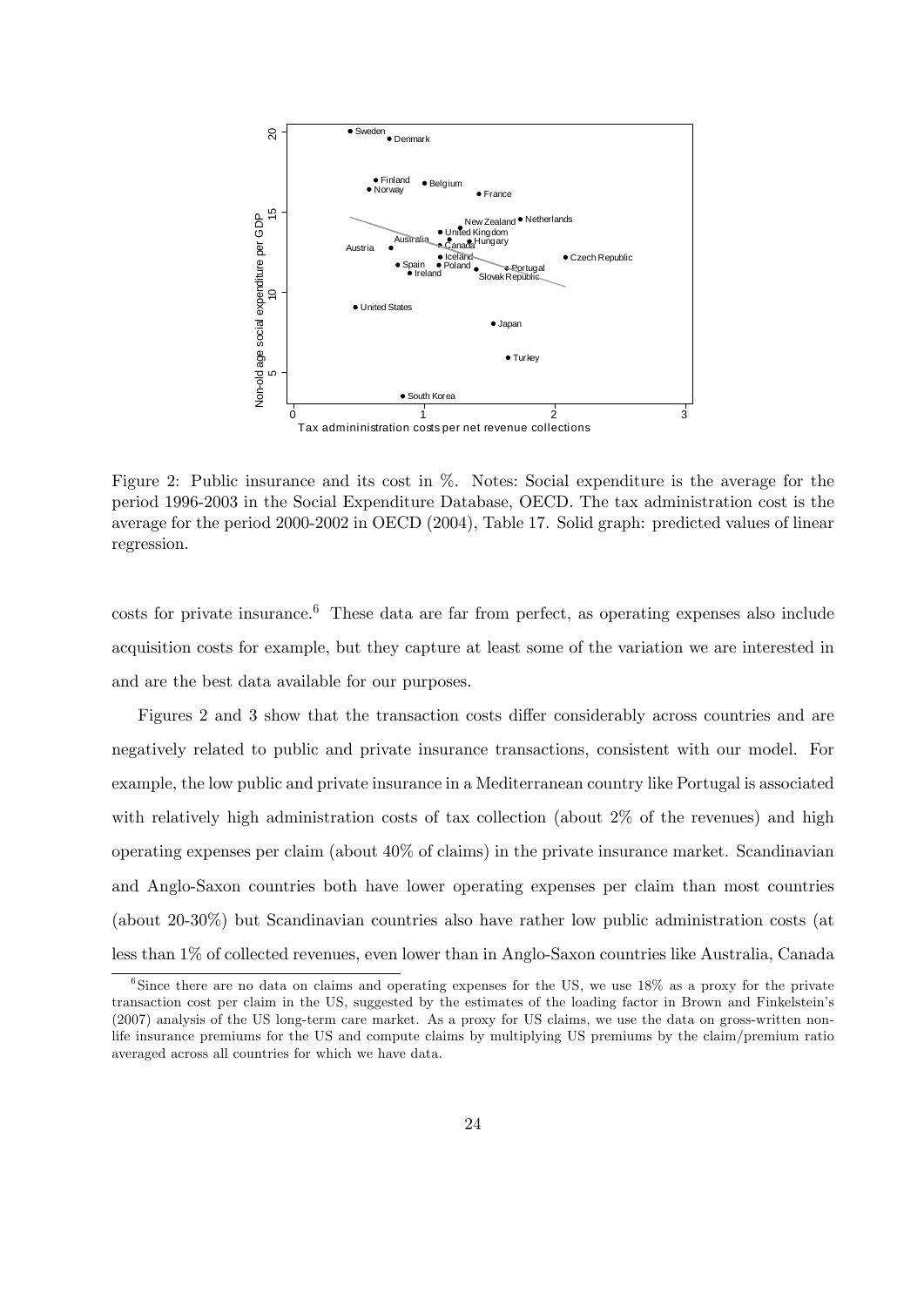

Figure 3: Private insurance and its costs in %. Notes: Medians for the period 1996-2005. Data are from the OECD, Insurance Statistics Yearbook. Solid graph: predicted values of linear regression.

or the UK).

The bivariate correlation between social expenditures and administration costs in Figure 2 is -0.29. The value becomes -0.43 and significant at the 5% level if we exclude South Korea which is an outlier in Figure 2. The bivariate correlation between non-life insurance claims and operating expenses per claim in Figure 3 is  $-0.48$ , strongly significant at little more than  $1\%$ . The association between transaction costs and insurance is also quantitatively important. Regressing public social expenditure on a constant and public transaction costs (excluding South Korea) reveals that an increase of public transaction costs by one standard deviation (0.43 percentage points) is associated with 1.4 percentage points less public insurance. Analogously, an increase of private transaction costs by one standard deviation (14.32 percentage points) is associated with 0.35 percentage points less private insurance.

These results remain very similar if we add private transaction costs as a control in the regression for public insurance and public transaction costs as control in the regression for private insurance. Neither of the additional controls is significant in such specifications. This is consistent with our model since we have seen that higher transaction costs for private insurance make public transfer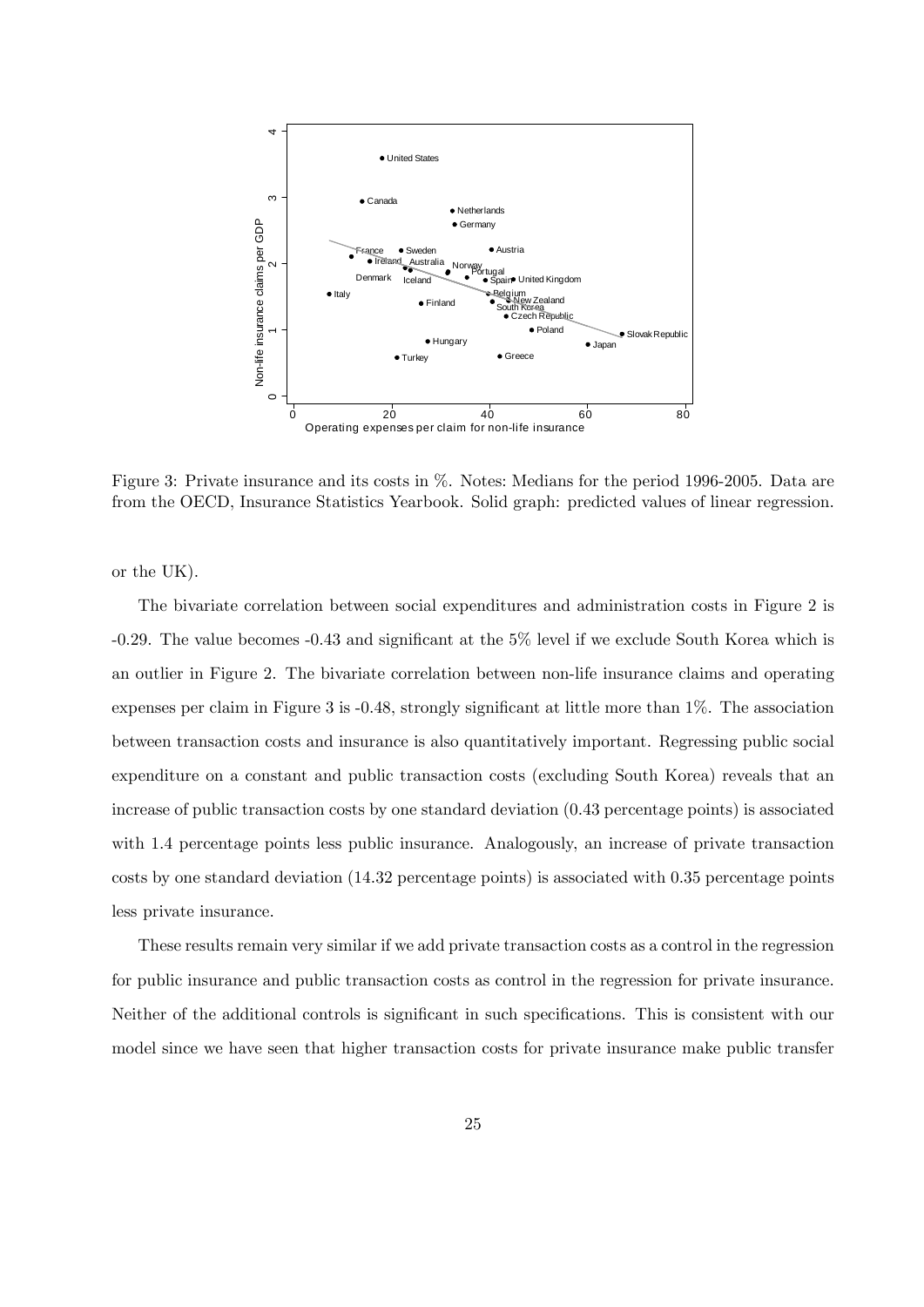more effective in altering consumption levels but also change the constrained-efficient consumption levels.

## 5 Concluding comments

The modeling framework developed in this paper offers distinctive and qualitatively general insights into the implications of private insurance for public insurance policies. In theory, transaction costs in private insurance markets play a crucial role in making it possible for public transfers to affect the consumption allocation, and in shaping the amount and character of constrained-optimal public insurance policies. Insurance activities are indeed costly in reality, and we find that available cross-country information on the cost of public and private insurance systems are sensibly and significantly related to their size.

Our simple empirical investigation also indicates that much of private and public insurance variation remains unexplained by transaction costs. Other aspects of private insurance organization may be relevant, such as the extent to which market concentration or information pooling may reduce inefficiently generous insurance. While the small number of cross-country data heavily constrains further investigation, it may also be interesting in future work to explore the relationship between the transaction or administration cost indicators analyzed in this paper, and differences in countries' historical experiences and socioeconomic configuration.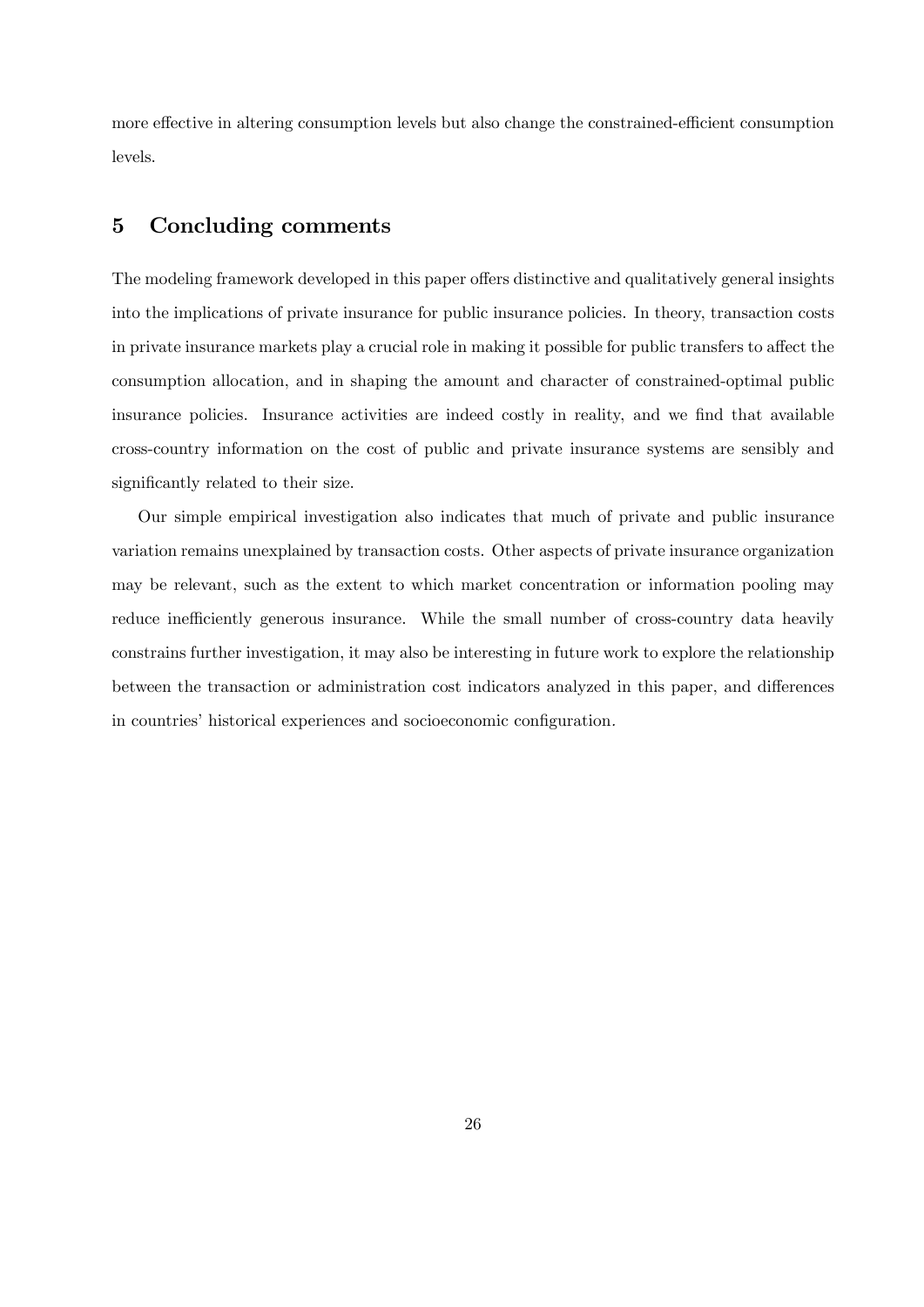## 6 Data appendix

We use all available OECD data for the time period 1996-2005 in our empirical analysis where not all sample years are available for all variables and some countries such as Mexico and Switzerland are excluded because of missing data. The variables are defined as follows.

Non-old age social expenditure per GDP: Total public social expenditure minus the expenditures in the categories "old age" and "survivors", divided by GDP. Average for the years 1996-2003 in the OECD Social Expenditure Database. Our measure for public social expenditure includes (i) incapacity-related benefits (care services, disability benefits, benefits accruing from occupational injury and accident legislation, employee sickness payments); (ii) health (in- and out-patient care, medical goods, prevention); (iii) family (child allowances and credits, child care support, income support during leave, sole parent payments); (iv) active labor market policies (employment services, training youth measures subsidized employment, employment measures for the disabled); (v) unemployment (unemployment compensation, severance pay, early retirement for labor market reasons); housing (housing allowances and rent subsidies); and (vi) other social policy areas (noncategorical cash benefits to low-income households, other social services; i.e. support programs such as food subsidies).

Tax administration costs per net revenue collection: Annual costs of administration incurred by a revenue authority divided by the revenue collected over the course of a fiscal year. Average for the years 2000-2002 in OECD (2004), Table 17.

Non-life insurance claims per GDP: Gross claims payments, covering all gross payments on claims made during the Önancial year, divided by GDP. Median, by country, for the years 1996- 2005 in the OECD Insurance Statistics Yearbook. Non-life insurance includes, among others, insurance in the categories motor vehicle, maritime and aviation, freight, fire and property damages, pecuniary losses, general liability accident and health. Data on claims for the US are not available and imputed using the median of gross non-life insurance premiums multiplied by the average claim-premium ratio for those OECD countries for which data on both premiums and claims are available.

Operating expenses per claim for non-life insurance: Gross operating expenses are the sum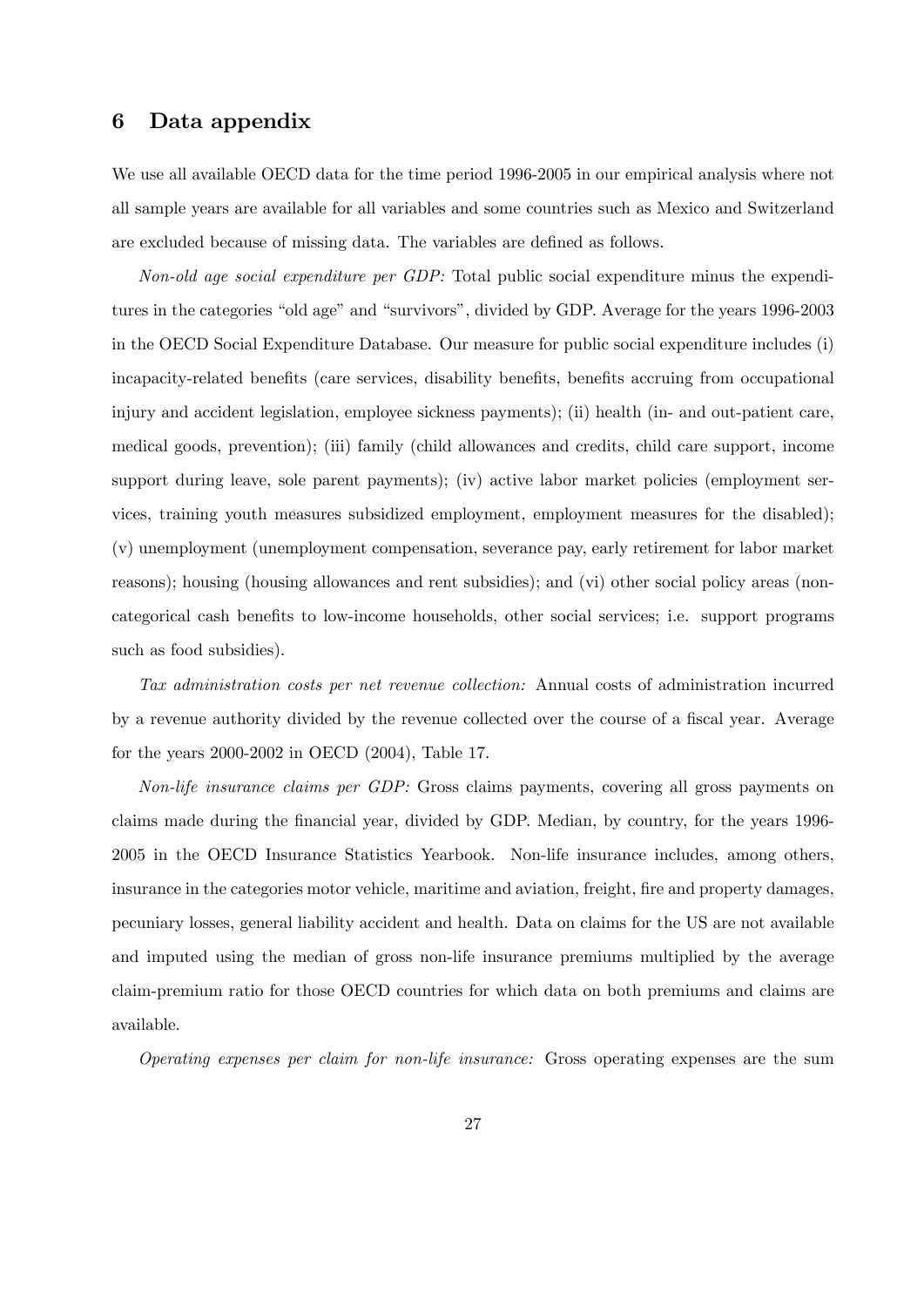of acquisition costs, change in deferred acquisition costs and administrative expenses. These are divided by claims. Median, by country, for the years 1996-2005 in the OECD Insurance Statistics Yearbook. Data for the US are not available and are imputed using the estimate for the loading factor of 1.18 for the long-term care market in Brown and Finkelstein (2007).

## References

- Ábrahám, Árpád and Nicola Pavoni (2005): "The Efficient Allocation of Consumption under Moral Hazard and Hidden Access to the Credit Market," Journal of the European Economic Association, vol. 3, 370-381.
- £brah·m, £rp·d, Sebastian Koehne and Nicola Pavoni (2009): ìOn the First-Order Approach in Principal-Agent Models with Hidden Borrowing and Lending: The First-Order Approach in Two Periods," University College London, mimeo.
- Ales, Laurence, and Pricila Maziero (2009) "Non-Exclusive Dynamic Contracts, Competition, and the Limits of Insurance," working paper.
- Bisin, Alberto and Piero Gottardi (1999): "Competitive Equilibria with Asymmetric Information," Journal of Economic Theory, vol. 87, 1-48.
- Bizer, David S. and Peter M. DeMarzo (1992): "Sequential Banking," Journal of Political Economy, vol. 100, 41-61.
- Brown, Jeffrey R. and Amy Finkelstein (2007): "Why is the Market for Long-Term Care Insurance so small?," Journal of Public Economics, vol. 91, 1967-1991.
- Cole, Harold, and Narayana Kocherlakota (2001): "Efficient Allocations with Hidden Income and Hidden Storage," Review of Economic Studies, vol. 68, 523-542.
- Golosov, Mikhail, and Aleh Tsyvinski (2007): "Optimal Taxation with Endogenous Insurance Markets," Quarterly Journal of Economics, vol. 122, 487-534.
- Gottardi, Piero and Nicola Pavoni (2009): "Ramsey Asset Taxation under Asymmetric Information," University College London, mimeo.
- Krueger, Dirk and Fabrizio Perri (1999): "Risk sharing: private insurance markets or redistributive taxes?," Staff Report 262, Federal Reserve Bank of Minneapolis.
- Mirrlees, James A. (1971): "An Exploration in the Theory of Optimum Income Taxation," Review of Economic Studies, 38(114), 175-208.